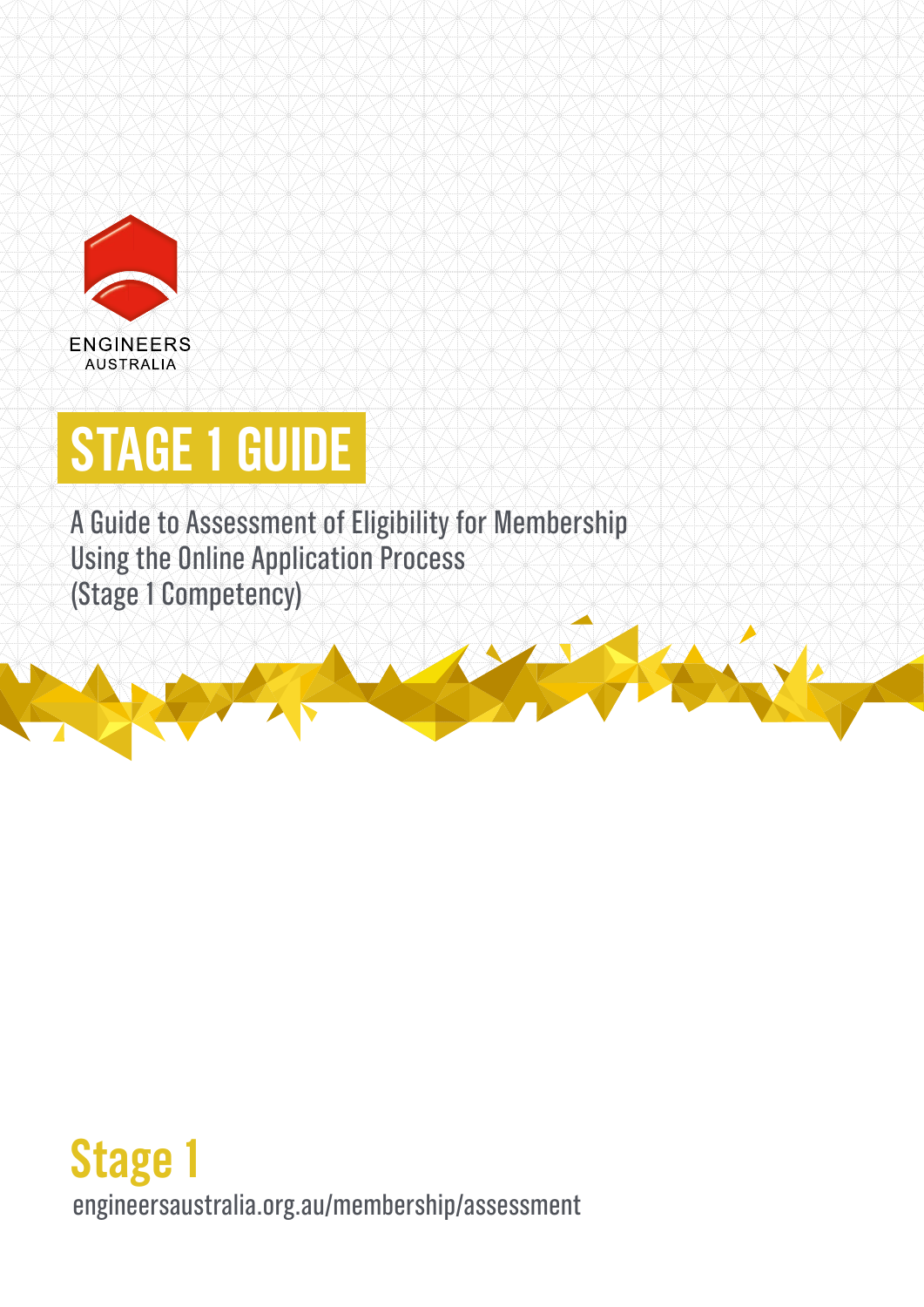## CONTENTS

|   | Introduction                                                                                                     | 4  |  |
|---|------------------------------------------------------------------------------------------------------------------|----|--|
| ▶ | The Engineering Team                                                                                             | 4  |  |
| ▶ | The Competency Standards                                                                                         |    |  |
| ▶ | Eligibility for Membership Of Engineers Australia                                                                |    |  |
|   | Recognised qualification<br>a.                                                                                   | 6  |  |
|   | Direct demonstration of competency<br>b.                                                                         | 6  |  |
|   | <b>Mutual Recognition Agreements</b><br>C.                                                                       | 6  |  |
|   | d.<br>International Engineering Alliance Accords                                                                 | 7  |  |
|   | Defining the Engineering Team                                                                                    | 7  |  |
| ▶ | Role Description - The Professional Engineer                                                                     | 7  |  |
| ▶ | Role Description - The Engineering Technologist                                                                  |    |  |
| ▶ | Role Description - The Engineering Associate                                                                     | 9  |  |
|   | What you need for the online Application for<br>Assessment of Eligibility for Membership<br>(Stage 1 Competency) | 10 |  |
| ▶ | Overall form of application                                                                                      | 10 |  |
| ▶ | Qualification details                                                                                            | 10 |  |
| ▶ | Curriculum Vitae                                                                                                 | 11 |  |
| ▶ | Career episodes demonstrating<br>Stage 1 competency- nature and purpose                                          | 12 |  |
| ▶ | Career episodes relating to engineering employment                                                               | 13 |  |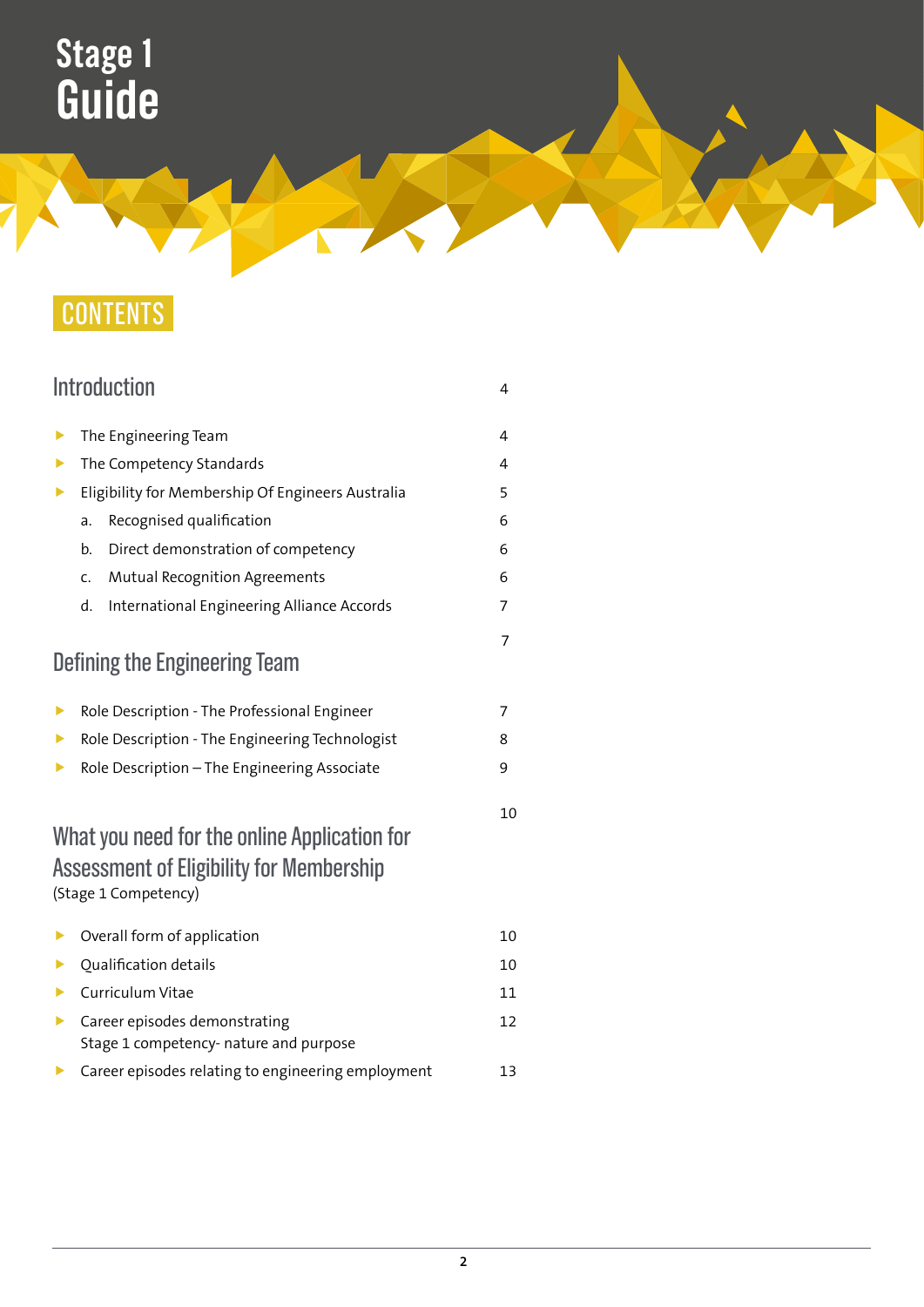| Þ.                      | Career episodes relating to an educational program<br>for those recently graduated | 14 |
|-------------------------|------------------------------------------------------------------------------------|----|
|                         | $\triangleright$ General – all career episodes                                     | 14 |
| $\blacktriangleright$   | <b>Summary Statement</b>                                                           | 15 |
| $\blacktriangleright$ . | English-language competency                                                        | 15 |
| $\blacktriangleright$   | Photo identification                                                               | 15 |
| Þ.                      | Assessment Procedure                                                               | 15 |
| ▶                       | Review and Appeal of Decision                                                      | 16 |
|                         |                                                                                    |    |

### CHECKLIST OF MATERIAL TO BE PREPARED AND UPLOADED

| <b>BECOMING CHARTERED</b>                   |    |  |
|---------------------------------------------|----|--|
| <b>APPENDIX A</b>                           | 18 |  |
| Career Episode Example                      |    |  |
| <b>APPENDIX B</b>                           | 20 |  |
| A Madel fau a Chabuban : Daelaushian Israel |    |  |

A Model for a Statutory Declaration by an Applicant for Stage 1 Assessment by Engineers Australia when Verification of CV Cannot be Obtained

16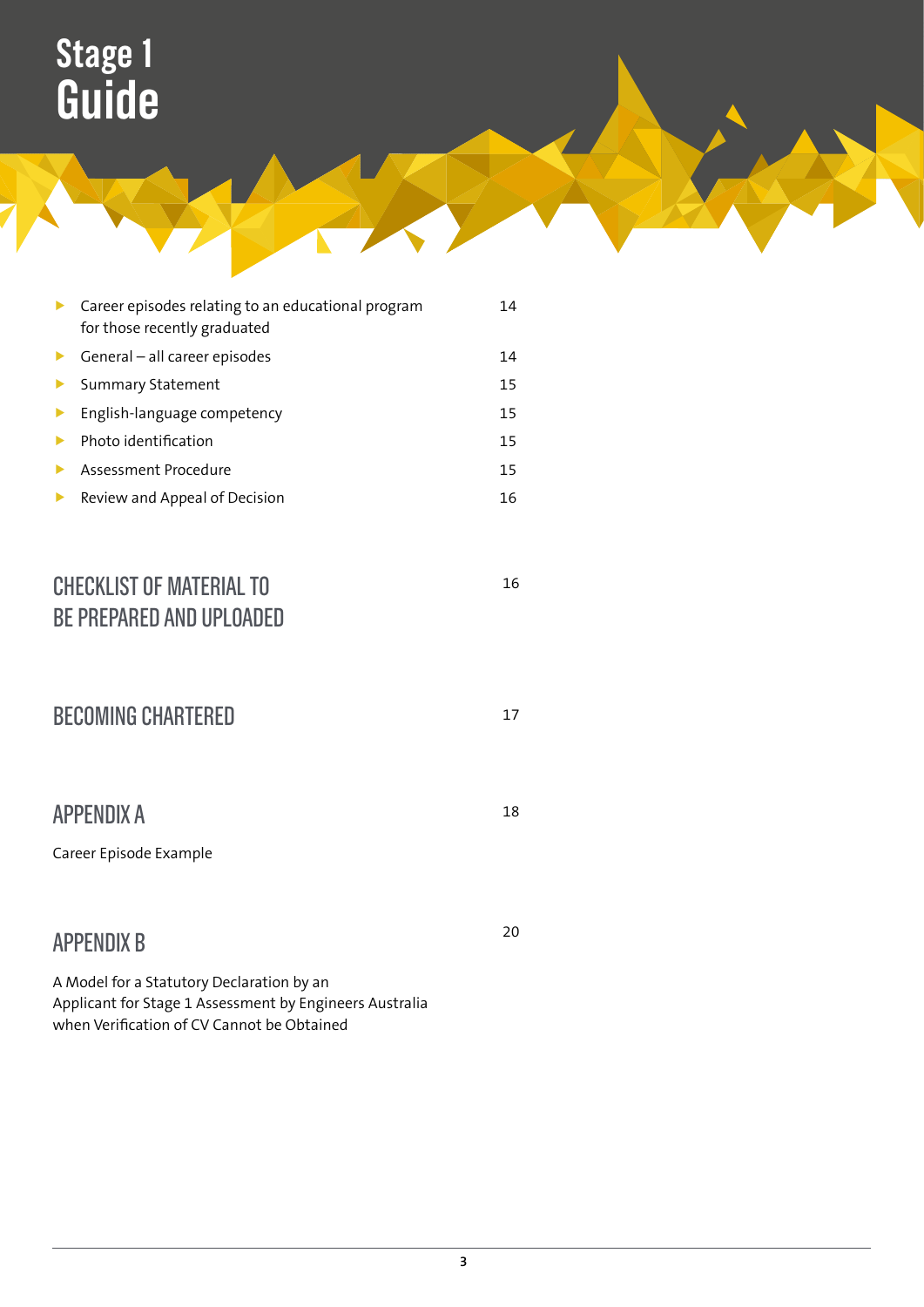## **INTRODUCTION**

This guide is for persons seeking admission to Engineers Australia in the grade of Graduate or Member who do not hold engineering qualifications that are already accredited or recognised by Engineers Australia. Examples include:

- $\blacktriangleright$  Candidates holding Australian engineering qualifications that have not been accredited or approved by Engineers Australia
- $\blacktriangleright$  Candidates holding engineering qualifications from overseas countries with which Engineers Australia does not have formal accreditation or mutual recognition agreements
- $\blacktriangleright$  Candidates holding qualifications in engineering or in fields related to engineering which are not recognised by Engineers Australia but who may have post-graduate qualifications in engineering and substantial experience in engineering work

The Online Application Process requires that supporting documentation is prepared for uploading as a series of files. Preference is for files to be in PDF format. This Guide provides the details of the required content.

Successful assessment of eligibility for membership does not satisfy immigration requirements. A separate guide is available for overseas residents seeking assessment by Engineers Australia of their engineering qualifications for the purpose of immigration to Australia under the Skilled Migration Program: [www.engineersaustralia.org.au/](http://www.engineersaustralia.org.au/about-us/migration-skills-assessment) [about-us/migration-skills-assessment](http://www.engineersaustralia.org.au/about-us/migration-skills-assessment)

Engineers Australia supports the highest standards in the engineering profession, and applicants may find that their qualifications and experience while providing the basis for a satisfying career in engineering may not meet these standards.

## **The Engineering Team**

Membership of Engineers Australia is competency-based and is open to persons in three occupational categories:

- Professional Engineer
- $\blacktriangleright$  Engineering Technologist
- f Engineering Associate (previously called Engineering Officer)

Those with membership within Engineers Australia at the grade of Graduate are Professional Engineers, Engineering Technologists or Engineering Associates who have demonstrated acceptable education and training qualifications. Graduates typically work under guidance and supervision.

Those having the grade of Member of Engineers Australia are Graduates with additional three or more years of engineering or engineering-related experience appropriate to their occupational category.

## **The Competency Standards**

Competency is the ability to perform activities within an occupation to standards expected and recognised by employers and the community.

There are two Stages of competency:

Stage 1 is the level of competency needed for entry to practice as a qualified member of the engineering team, corresponding to completion of an accredited or recognised educational qualification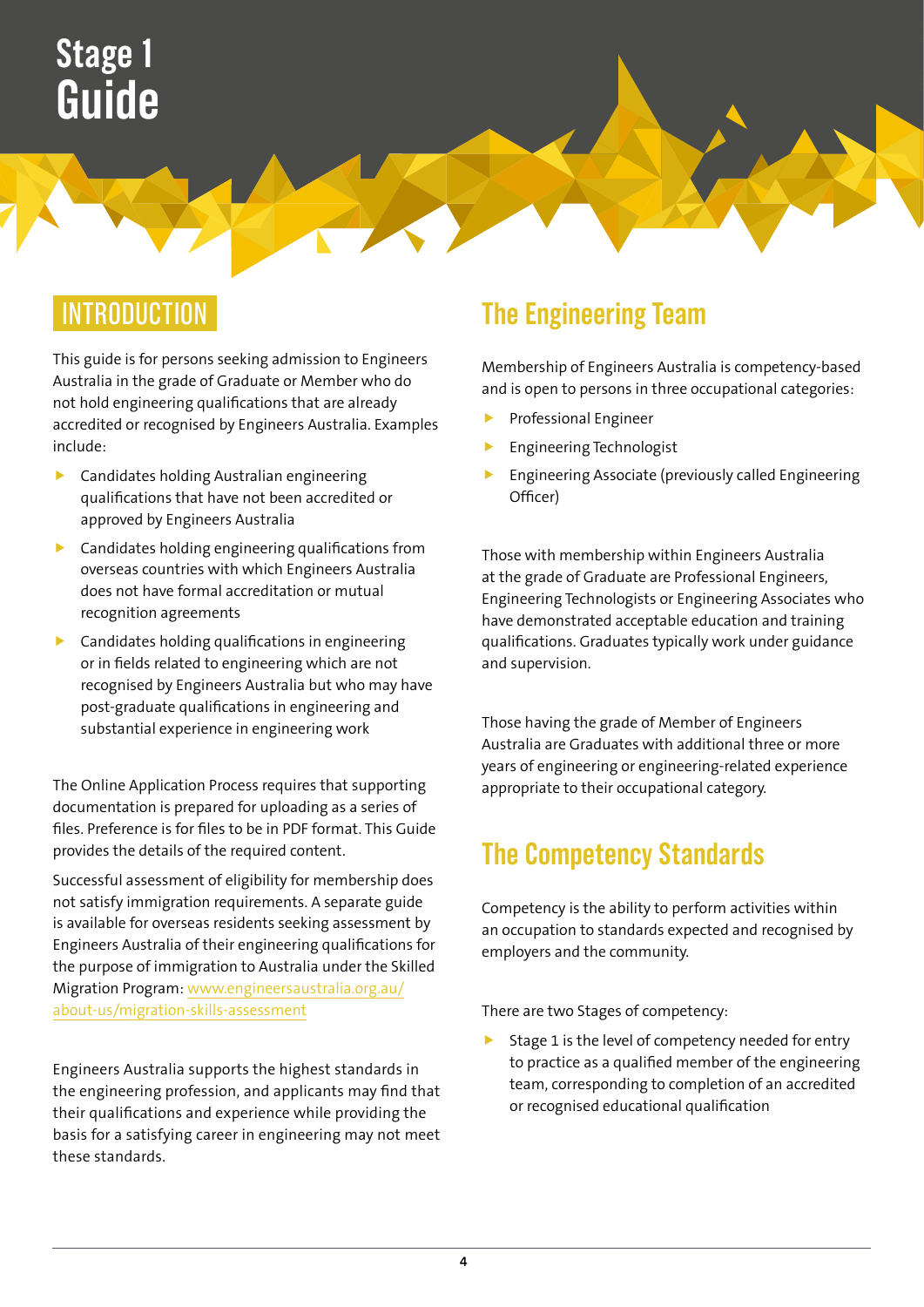Stage 2 is the level of competency expected of an experienced engineering practitioner and is the requirement for Chartered membership of Engineers Australia. Stage 2 assessment is outside the scope of this Guide: see [www.engineersaustralia.org.au/](http://www.engineersaustralia.org.au/echartered) [echartered](http://www.engineersaustralia.org.au/echartered)

Engineers Australia publishes and maintains the Australian Engineering Competency Standards for Professional Engineers, Engineering Technologists and Engineering Associates. The Stage 1 Standards are available at [www.engineersaustralia.org.au/Membership/](http://www.engineersaustralia.org.au/Membership/Assessment) [Assessment](http://www.engineersaustralia.org.au/Membership/Assessment)

This document The Stage 1 Guide, is only concerned with the Stage 1 Competency Standards.

Stage 1 Competency means you have a thorough understanding of the body of engineering knowledge relevant to your occupational category (Professional Engineer, Engineering Technologist, or Engineering Associate); and the ability to apply this knowledge to representative problems and situations, typical of the responsibilities of practitioners in your occupational category. You must also have the attributes and skills necessary to function as a professional, and the intellectual skills to test and continually extend your knowledge through lifelong learning in formal and informal contexts.

Stage 1 Competency is a combination of knowledge and professional attributes, which are assessed as competencies.

The Standard at Stage 1 for each occupational category is comprised of three Competencies:

- Competency 1: Knowledge Base
- f Competency 2: Engineering Ability
- f Competency 3: Professional Attributes

Each **Competency** describes a particular area of performance and is comprised of Elements.

The **Elements** are the necessary components or activities which make up the Competency. Details of the Elements are different for each of the three occupational categories. To be assessed as Stage 1 competent you must demonstrate each Element in an overall sense.

Each **Element** has a set of **Indicators** which provide a guide to the level of performance and allow a judgment to be made on whether the element of competency has been achieved. These Indicators describe and list the ways in which the Element would typically be demonstrated and assessed.

While it is expected that every Element would be achieved, assessment is made on a holistic basis and it is not expected that every Indicator will be met in detail.

## **Eligibility for Membership of Engineers Australia**

To be eligible for admission in the grade of Graduate or in the grade of Member in any of the three occupational categories, you must demonstrate that you have the competencies needed to enter practice as a qualified member of the engineering team. This is Stage 1 Competency.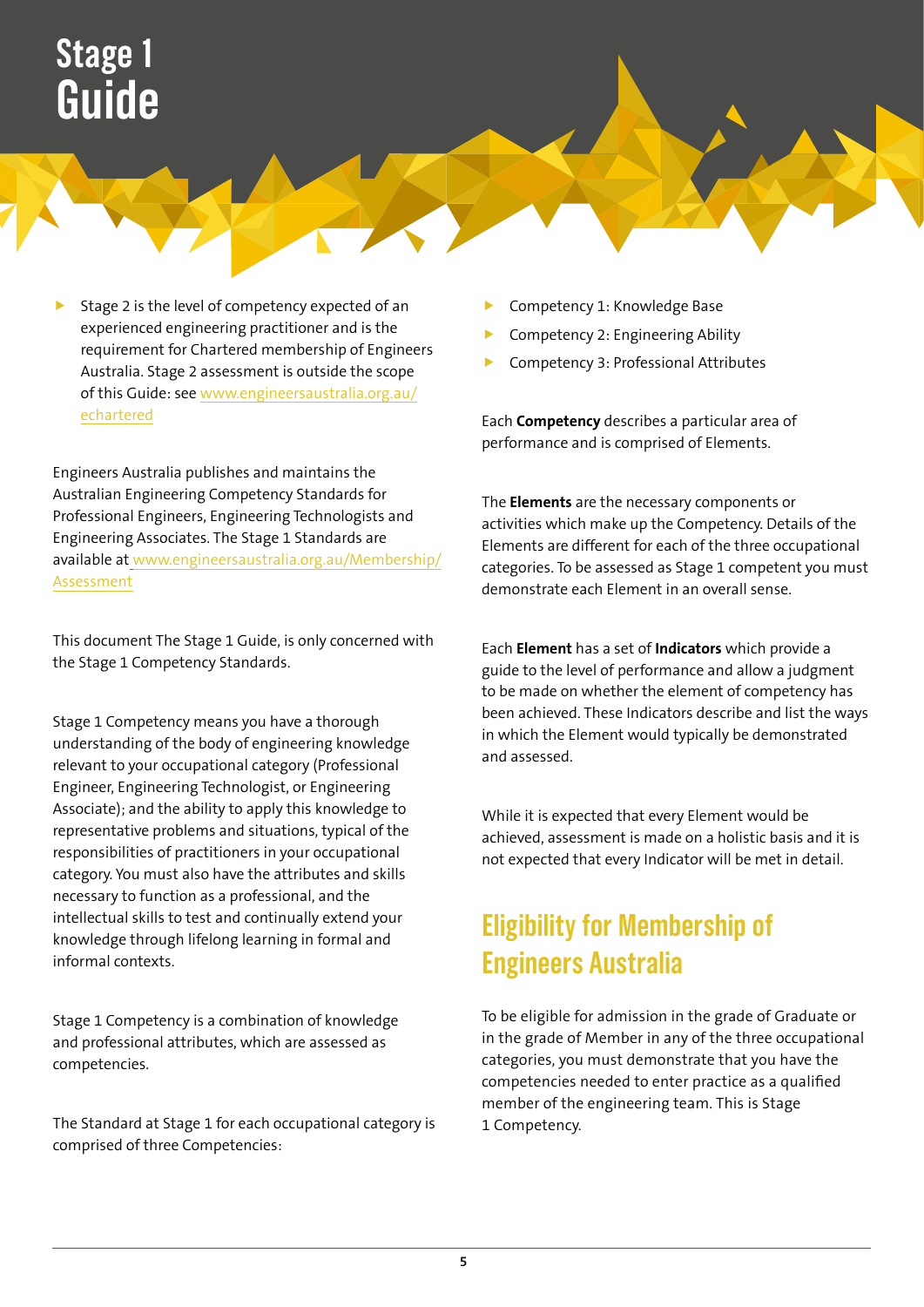You may demonstrate Stage 1 Competency and eligibility for admission in one of the following ways:

#### **a. Recognised qualification**

If you hold an engineering qualification which has been accredited, recognised or approved by Engineers Australia, then you are immediately eligible for membership. The benchmark qualifications are:

- Professional Engineer: four-year Bachelor of Engineering degree
- $\blacktriangleright$  Engineering Technologist: three-year Bachelor of (Engineering) Technology degree
- $\blacktriangleright$  Engineering Associate: two-year Advanced Diploma of Engineering (Australian Qualifications Framework Level 6), an Associate Degree or earlier equivalent such as Associate Diploma of Engineering, recognised by Engineers Australia

If you hold such a qualification, you may apply directly for membership using the appropriate form available on the web at [www.engineersaustralia.org.au/Membership/join](http://www.engineersaustralia.org.au/Membership/join-engineers-australia)[engineers-australia](http://www.engineersaustralia.org.au/Membership/join-engineers-australia) or through Engineers Australia offices.

#### **b. Direct demonstration of competence**

When Engineers Australia accredits a program leading to an engineering qualification, it also does so against the Stage 1 Competency Standards. Accreditation means that after examining the program in depth, Engineers Australia is satisfied that it enables all its graduates to achieve and demonstrate Stage 1 competency.

You may find a list of accredited programs on our website at [www.engineersaustralia.org.au/about-us/program](http://www.engineersaustralia.org.au/about-us/program-accreditation)[accreditation](http://www.engineersaustralia.org.au/about-us/program-accreditation)

If you have not demonstrated Stage 1 competency through possession of an accredited or recognised qualification, then you must undertake a direct demonstration of competency on an individual basis to achieve membership. Such an application for assessment must include evidence of a tertiary qualification that has provided adequate underpinning engineering knowledge.

A later section explains how to prepare and submit an application for assessment of eligibility for membership (Stage 1 Competency).

#### **c. Mutual Recognition Agreements**

Engineers Australia has Mutual Recognition or Mutual Exemption Agreements with professional engineering bodies in a number of other countries. If you are a Graduate, Member or Fellow of an engineering body with which Engineers Australia has such an agreement, then you may be entitled to automatic acceptance for Engineers Australia membership. You should apply for admission using the Application Form for Admission through a Mutual Recognition Agreement, available at [www.engineersaustralia.org.au/Membership/mutual](http://www.engineersaustralia.org.au/Membership/mutual-recognition-agreements)[recognition-agreements](http://www.engineersaustralia.org.au/Membership/mutual-recognition-agreements)

As a condition under many of the agreements, the applicant's formal undergraduate qualifications must be acceptable to both parties in accordance with the Washington, Sydney or Dublin Accords. Where undergraduate qualifications are not acceptable under one of these Accords, the applicant may be asked to submit a Stage 1 Competency Assessment application as a first step towards membership under the relevant MRA.

In case of doubt, please inquire from your own Institution or from the Member Assessment Team at Engineers Australia's National Office: [www.engineersaustralia.org.](http://www.engineersaustralia.org.au/membership/join) [au/membership/join](http://www.engineersaustralia.org.au/membership/join)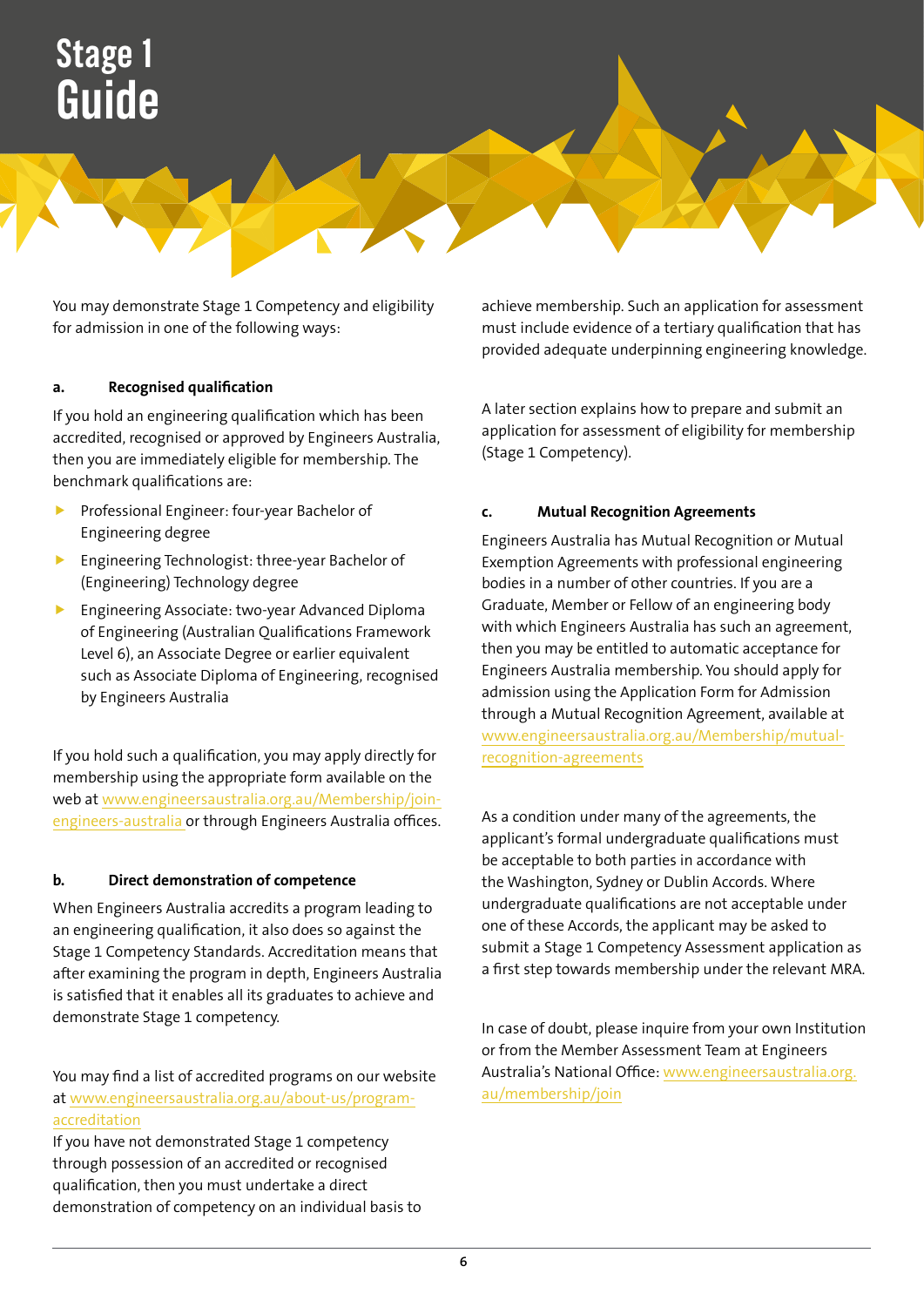#### **d. International Engineering Alliance Accords**

Recognition of substantially equivalent international qualifications under the Washington, Sydney or Dublin Accords is based on similar in-depth examination by overseas professional bodies. More information is available at [www.engineersaustralia.org.au/membership/](http://www.engineersaustralia.org.au/membership/international-accords) [international-accords](http://www.engineersaustralia.org.au/membership/international-accords) 

If your qualification has been accredited by a Signatory of one of these accords, then you may apply directly for membership using the appropriate form available at [www.engineersaustralia.org.au/membership/join](http://www.engineersaustralia.org.au/membership/join-engineers-australia)[engineers-australia](http://www.engineersaustralia.org.au/membership/join-engineers-australia) 

## DEFINING THE ENGINEERING TEAM

The characteristics of each of the engineering occupational categories are defined by the Role Descriptions below. You will find the Stage 1 Competency Standard for each occupational category at [www.engineersaustralia.org.au/](http://www.engineersaustralia.org.au/Membership/Assessment) [Membership/Assessment](http://www.engineersaustralia.org.au/Membership/Assessment)

Within the Standards, the Competencies and the Elements of Competency represent the Engineering Profession's expression of the knowledge and skill base, engineering application abilities, and professional skills, values and attitudes that must be demonstrated at the point of entry to practice.

The Indicators of Competency provide insight to the breadth and depths of ability expected for each Element of Competency and thus guide the competency demonstration and assessment processes as well as curriculum design. The Indicators should not be interpreted as discrete sub-elements of competency mandated for your individual audit. Each element of competency must be tested in a holistic sense, and there may well be additional indicator statements that could complement those listed.

### Role Description – The Professional Engineer

The benchmark Stage 1 qualification for Professional Engineers is the four-year Bachelor of Engineering degree.

Professional Engineers are required to take responsibility for engineering projects and programs in the most farreaching sense. This includes the reliable functioning of all materials, components, sub-systems and technologies used; their integration to form a complete, sustainable and self-consistent system; and all interactions between the technical system and the context within which it functions. The latter includes understanding the requirements of clients, wide ranging stakeholders and of society as a whole; working to optimise social, environmental and economic outcomes over the full lifetime of the engineering product or program; interacting effectively with other disciplines, professions and people; and ensuring that the engineering contribution is properly integrated into the totality of the undertaking. Professional Engineers are responsible for interpreting technological possibilities to society, business and government; and for ensuring as far as possible that policy decisions are properly informed by such possibilities and consequences, and that costs, risks and limitations are properly understood as the desirable outcomes.

Professional Engineers are responsible for bringing knowledge to bear from multiple sources to develop solutions to complex problems and issues, for ensuring that technical and non-technical considerations are properly integrated, and for managing risk as well as sustainability issues. While the outcomes of engineering have physical forms, the work of Professional Engineers is predominantly intellectual in nature. In a technical sense, Professional Engineers are primarily concerned with the advancement of technologies and with the development of new technologies and their applications through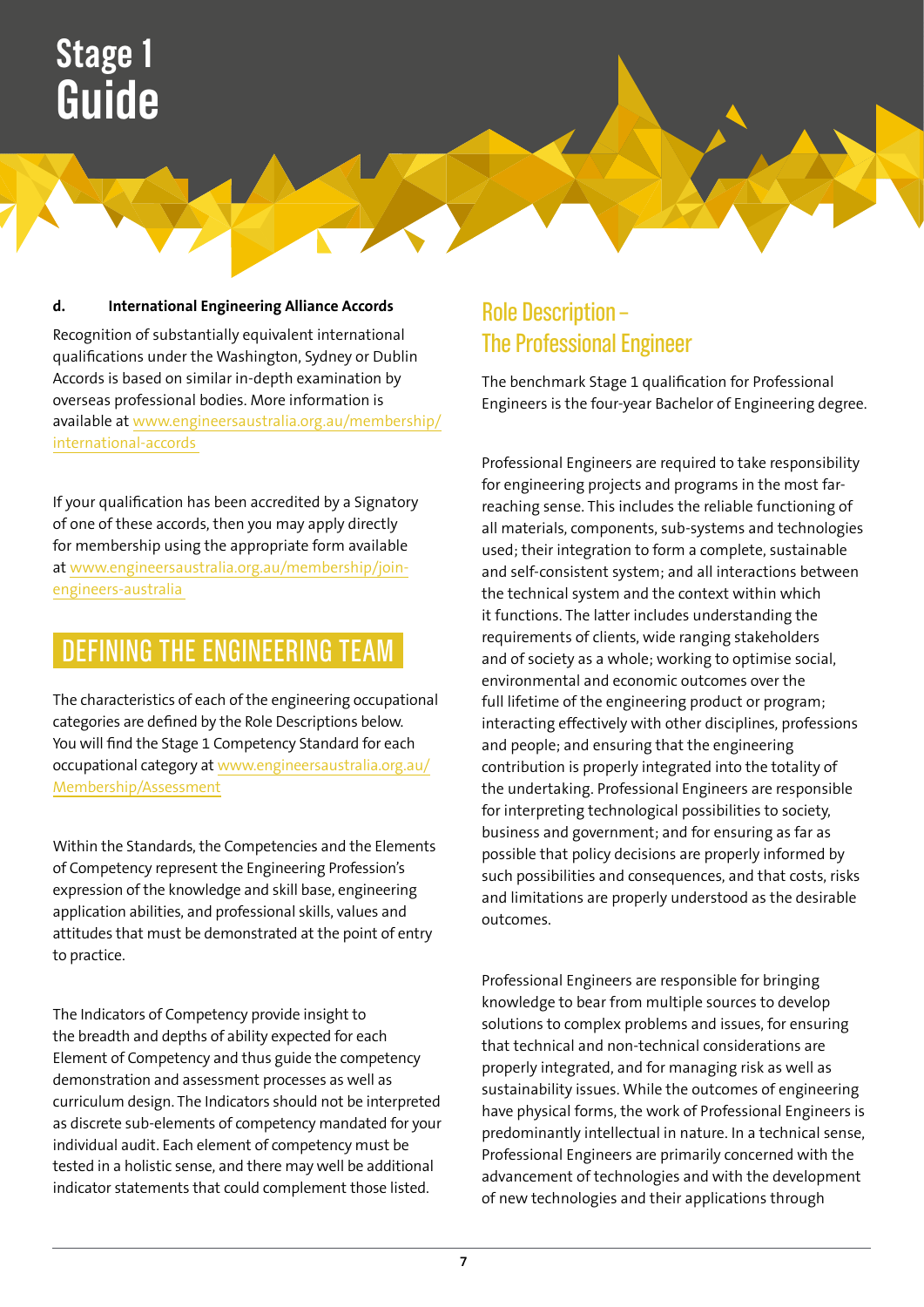innovation, creativity and change. Professional Engineers may conduct research concerned with advancing the science of engineering and with developing new principles and technologies within a broad engineering discipline. Alternatively, they may contribute to continual improvement in the practice of engineering, and in devising and updating the codes and standards that govern it.

Professional Engineers have a particular responsibility for ensuring that all aspects of a project are soundly based in theory and fundamental principle, and for understanding clearly how new developments relate to established practice and experience and to other disciplines with which they may interact. One hallmark of a professional is the capacity to break new ground in an informed, responsible and sustainable fashion.

Professional Engineers may lead or manage teams appropriate to these activities, and may establish their own companies or move into senior management roles in engineering and related enterprises.

### Role Description – The Engineering Technologist

The benchmark Stage 1 qualification for Engineering Technologists is the three-year Bachelor of Engineering degree.

Engineering Technologists normally operate within broadly defined technical environments, and undertake a wide range of functions and responsibilities. They are often specialists in the theory and practice of a particular branch of engineering technology or engineering-related technology (the technology domain), and specifically in its application, adaptation or management, in a variety of contexts. Their expertise often lies in familiarity with the current state of development of a technology

domain and most recent applications of the technology. Within their specialist field, their expertise may be at a high level, and fully equivalent to that of a Professional Engineer. Engineering Technologists may not, however, be expected to exercise the same breadth of perspective as Professional Engineers, or carry the same wide-ranging responsibilities for stakeholder interactions, for system integration, and for synthesising overall approaches to complex situations and complex engineering problems.

The work of Engineering Technologists combines the need for a strong understanding of practical situations and applications, with the intellectual challenge of keeping abreast of leading-edge developments as a specialist in a technology domain and how these relate to established practice. For this purpose, Engineering Technologists need a strong understanding of scientific and engineering principles and a well developed capacity for analysis. The work of Engineering Technologists is most often concerned with applying current and emerging technologies, often in new contexts; or with the application of established principles in the development of new practice. They may also contribute to the advancement of technology.

Engineering Technologists frequently will take responsibility for engineering projects, services, functions and facilities within a technology domain, for specific interactions with other aspects of an overall operating context and for managing the contributions of their specialist work to a broader engineering system or solution. In these roles, Engineering Technologists must focus on sustainable solutions and practices which optimise technical, social, environmental and economic outcomes within the technology domain and over a whole systems life cycle. They will have an intimate understanding of the standards and codes of practice that underpin the technology domain and ensure that technology outcomes comply with statutory requirements. Engineering Technologists are required to interact effectively with Professional Engineers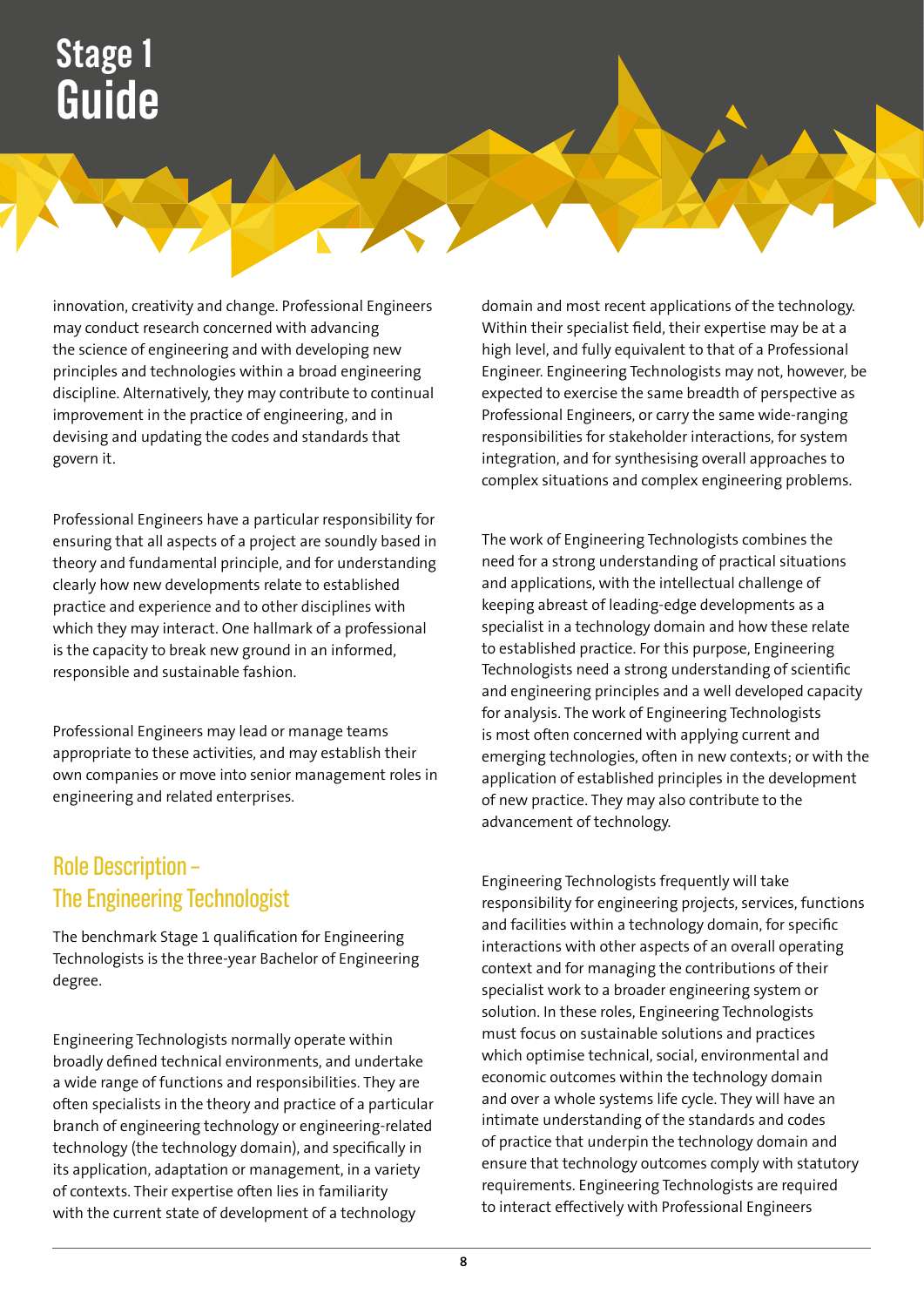and Engineering Associates, with other professionals, tradespersons, clients, stakeholders and society in general, to ensure that technology outcomes and developments fully integrate with the overall system and context.

Engineering Technologists must ensure that all aspects of a technological product or operation are soundly based in theory and fundamental principle. They must understand how new developments relate to their specific field of expertise. They will be often required to interpret technological possibilities, to investigate interfaces, limitations, consequences, costs and risks.

Engineering Technologists may lead teams responsible for the implementation, operation, quality assurance, safety, management, and maintenance of projects, plant, facilities, or processes within specialist practice area(s) of the technology domain. Some Engineering Technologists may establish their own companies or may move into senior management roles in engineering and related enterprises, employing Professional Engineers and other specialists where appropriate.

### Role Description – The Engineering Associate

The benchmark Stage 1 qualification for Engineering Associates is the two-year Advanced Diploma or the Associate Degree in Engineering, classified at Level 6 (AQF-6) under the Australian Qualifications Framework.

Engineering Associates have a wide range of functions within engineering enterprises and engineering teams. Examples of their roles may include feasibility investigation, scoping, establishing criteria/performance measures, assessing and reporting technical and procedural options; design and development; component, resources and materials sourcing and procurement; construction, prototyping, manufacture, testing, installation, commissioning, service provision and decommissioning; tools, plant, equipment and facilities acquisition, management, maintenance, calibration and upgrades; operations management; procedures documentation; presentation and reporting; maintenance systems design and management; project and facility management; quality assurance, costing and budget management; document control and quality assurance.

Engineering Associates are often required to be closely familiar with standards and codes of practice, and to become expert in their interpretation and application to a wide variety of situations. Many develop very extensive experience of practical installations, and may well be more knowledgeable than Professional Engineers or Engineering Technologists on detailed aspects of plant and equipment that can contribute very greatly to safety, cost or effectiveness in operation.

In other instances, Engineering Associates may develop high levels of expertise in aspects of design and development processes. These might include, for example, the use of advanced software to perform detailed design of structures, mechanical components and systems, manufacturing or process plant, electrical and electronic equipment, information and communications systems, and so on. Other examples might be in the construction of experimental or prototype equipment. Experienced operators in these areas often develop detailed practical knowledge and experience complementing the broader or more theoretical knowledge of others.

Engineering Associates need a good grounding in engineering science and the principles underlying their field of expertise, to ensure that their knowledge and skills are portable across different applications and situations within the broad field of practice. Equipment, vendor or context-specific training in a particular job are not sufficient to guarantee generic competency. Given a good knowledge base, however, Engineering Associates may build further on this through high levels of training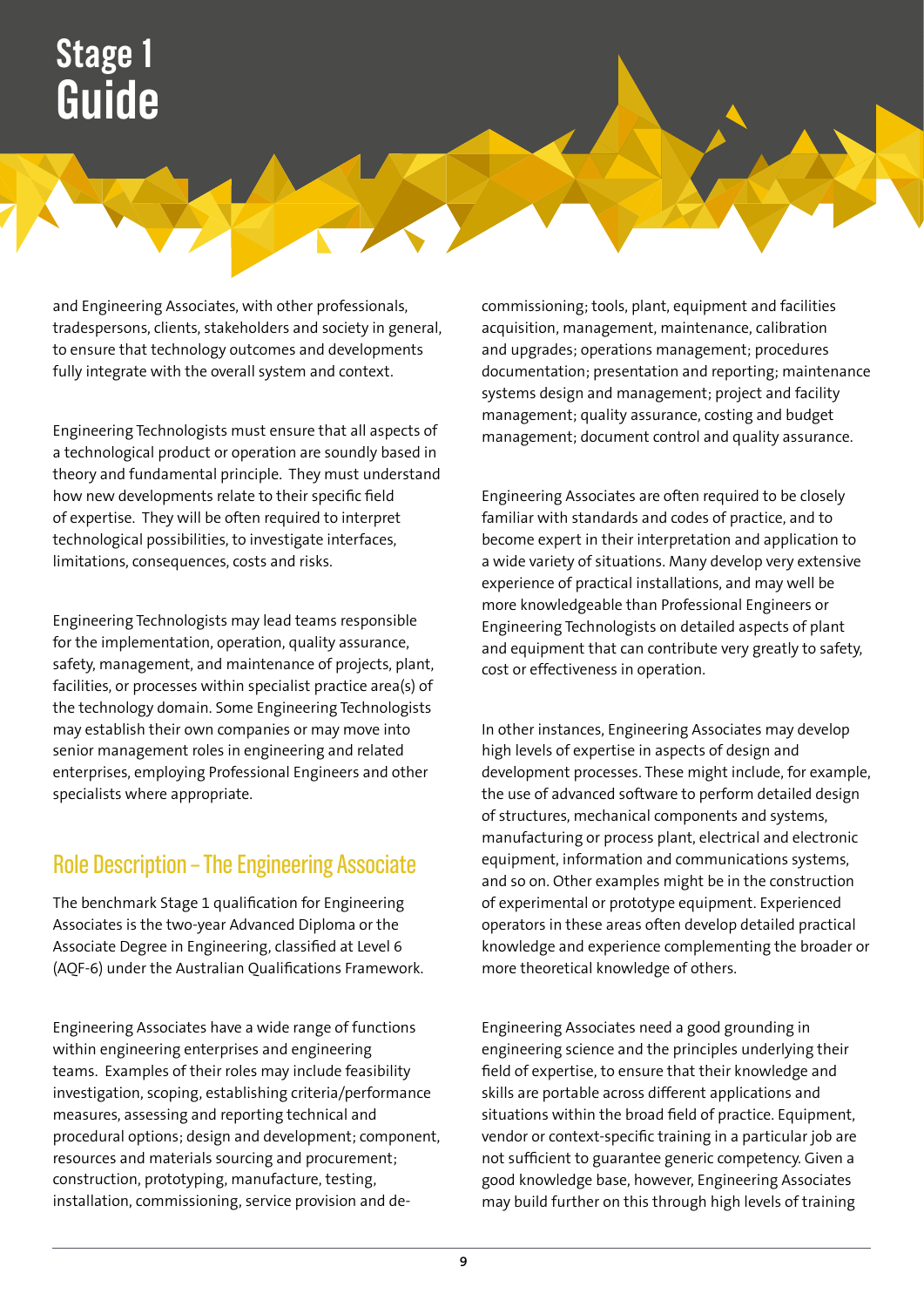in particular contexts and in relation to particular equipment. Aircraft maintenance is an excellent example.

The competencies of Engineering Associates equip them to certify the quality of engineering work and the condition of equipment and systems in defined circumstances, laid down in recognised standards and codes of practice.

Engineering Associates may lead or manage teams appropriate to these activities. Some may establish their own companies or may move into senior management roles in engineering and related enterprises, employing Professional Engineers, Engineering Technologists, and other specialists where appropriate. In Australia, the term 'para-professional' is frequently used to describe the Engineering Associate occupation.

## WHAT YOU NEED

for the online application for Assessment of Eligibility for Membership (Stage 1 Competency)

### Overall form of application

Preparing and submitting a Stage 1 application using the Online Application Process allows your engineering competency to be assessed. You will need to supply your personal details and to upload supporting documentation.

Before starting the Online Application Process, you should read the Role Description for each of the three occupational categories. On this basis, decide which category you believe matches your qualifications and experience: Professional Engineer, Engineering Technologist, or Engineering Associate. You should apply for assessment in only one of these categories. This is the basis on which your application will be assessed.

The supporting files to be uploaded should preferably be in PDF format. Scanned documents should be clear, in colour and with a resolution of at least 300 dpi. Each individual file should preferably be smaller than 5Mb, with a maximum 10 Mb.

The required material includes:

- a. Documentation of all your qualifications, both testamur and transcripts
- b. A verified Curriculum Vitae
- c. Three career episodes describing major learning experiences through which you personally developed and demonstrated Stage 1 competencies, as set out in the Competency Standard for your Occupational Category
- d. The Summary Statement
- e. Evidence of your English-language competency
- f. Copy of photo identification

### Qualification details

You must upload clear copies of the original testamur of your degree, diploma, certificates, or certificates of other contributing qualifications, together with the associated academic transcripts showing courses, subjects or units studied and the results gained in each. If you have more than one qualification that you believe is relevant, please provide the above details for each one. An example of multiple qualifications might be an undergraduate degree in a non-engineering (but engineering-related) field, plus a Masters degree in engineering; or an Advanced Diploma followed by a Graduate Diploma in engineering.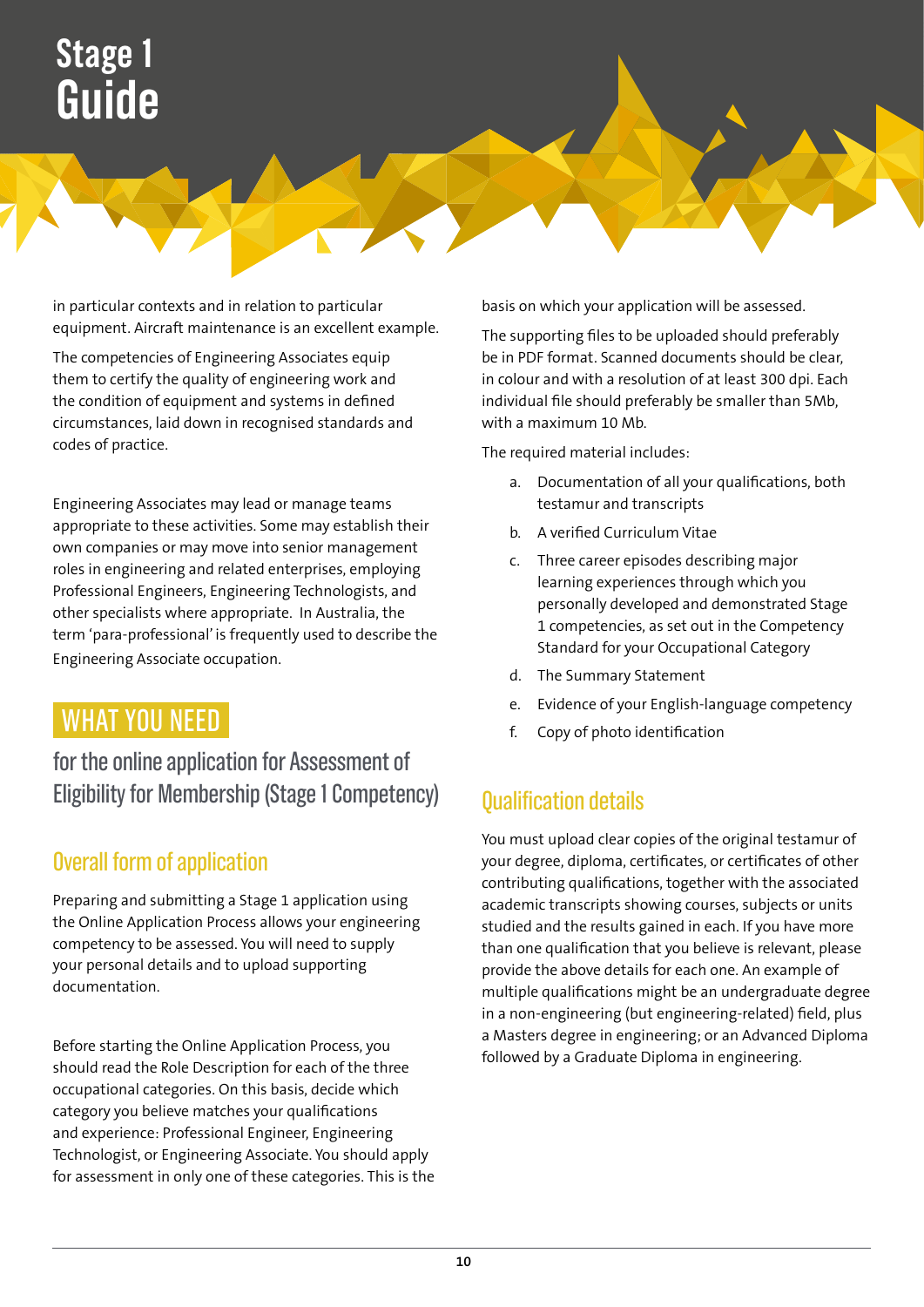It is mandatory that adequate underpinning engineering, mathematical and scientific knowledge has been obtained and confirmed. This knowledge is most easily obtained as part of an initial qualification. If this knowledge is absent, then bridging this educational gap is difficult with work experience alone without additional formal educational courses.

Where your qualifications are not in the English language, you must upload copies of both the original language document and an English-language translation. The documents must be translated by a professional translator. The name and contact details of the translator must be provided on the English-language version.

If your current name is not the same as on the original documents, or if different spellings of your name are used over your documentation, then you must upload evidence of your name change or a statutory declaration stating that the variation of your name all designate one and the same person.

### Curriculum Vitae

You must upload a verified Curriculum Vitae (CV) covering your complete employment experience from the completion of your undergraduate studies to date. If you are a graduate, your CV may cover any industry placement undertaken as part of undergraduate studies.

The CV may also include engineering experience gained prior to your current qualification or concurrently with it.

Whilst your CV may include non-engineering employment, for each engineering appointment you have held, please include:

Name, location and contact details of your employing organisation

- Dates and duration of your employment in this appointment
- Title of the position you held
- Your defined role and responsibilities

Your CV should be no more than three A4 pages. Normally, it will comprise a scanned document in PDF format including essential verification.

Verification of your CV must cover at least the last three years of your engineering employment. If you have less than three years of engineering work experience, then please provide verification of what you have completed.

Each stage of your CV must be verified by a responsible Engineer, preferably a Member or Fellow of Engineers Australia. The following statement must be added to the CV and signed by the Verifier:

#### *I verify that this is a true statement of the career history of (candidate's name) during the period (date) to (date).*

This statement must be accompanied by the printed name, address, phone number and status of the Verifier, with their membership number if applicable.

The verification may be confirmed by Engineers Australia.

If you cannot provide a verified CV due to overseas employment, a reference letter from your previous employer is acceptable. Such letters should clearly indicate employment period, position held, and main responsibilities. If the letter is not in English, please provide copies of both the English translation and original document.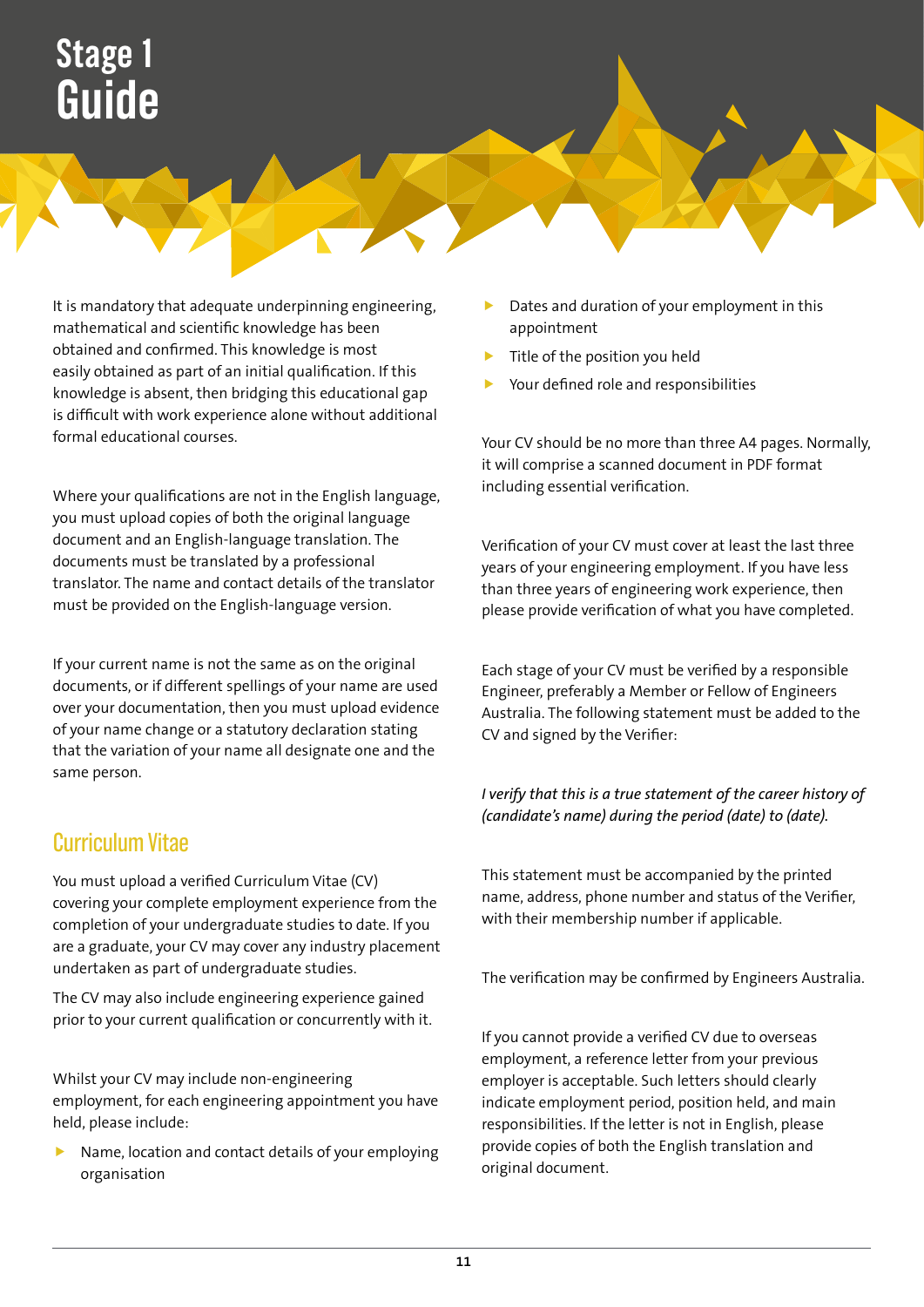If, in exceptional circumstances, you cannot provide verification of employment for all or part of the last three-year period, you must upload a properly witnessed Statutory Declaration stating that the information contained in your CV is true and correct. Please refer to Appendix B for an appropriate form.

### Career episodes demonstrating Stage 1 competency – nature and purpose

Career episodes are the most important part of your application.

The purpose of the career episodes is to demonstrate to the Assessor that your qualification has provided the theoretical basis for entry into the engineering profession and that it has been applied in circumstances to confirm the appropriate competencies.

You should prepare and upload three career episodes describing major engineering experiences through which you believe you developed and demonstrated Stage 1 competency.

Before starting, you should again read the Competency Standard for your chosen occupational category.

Choose three major learning experiences that you believe are able to demonstrate the range of competencies for your occupational category. A substantial project or design exercise, for example, may have required you to demonstrate many different competencies, and could be a very suitable basis for one of your career episodes.

After you have completed each career episode, indicate in your Summary Statement which Elements of Competency it enabled you to demonstrate.

You should not try to write separately about each Element of Competency. Nor is it expected that each career episode will demonstrate all Elements of Competency. Rather, you should aim to ensure that your career episodes, taken together, cover all the Elements.

You must describe work you have actually performed yourself and write in the first person singular (I … ) to make your personal contribution very clear.

A total of 1000 words should be enough for each career episode, and you should not exceed 2,000 words for each. Preference is for a scanned document in PDF format.

When writing about a team project, you should describe the project overall but you must also describe the specific part you played personally, how it contributed to the overall objective, what you actually did, and what competency or competencies you believe this demonstrates.

Please number each career episode and each paragraph within it so that you can refer to them later in the Summary Statement. For example, paragraph 3 in Career Episode 2 would be referred to as paragraph CE2.3.

#### **Remember that Stage 1 competency requires:**

- A thorough understanding of the engineering body of knowledge
- The ability to apply this knowledge to problems and situations within your occupational category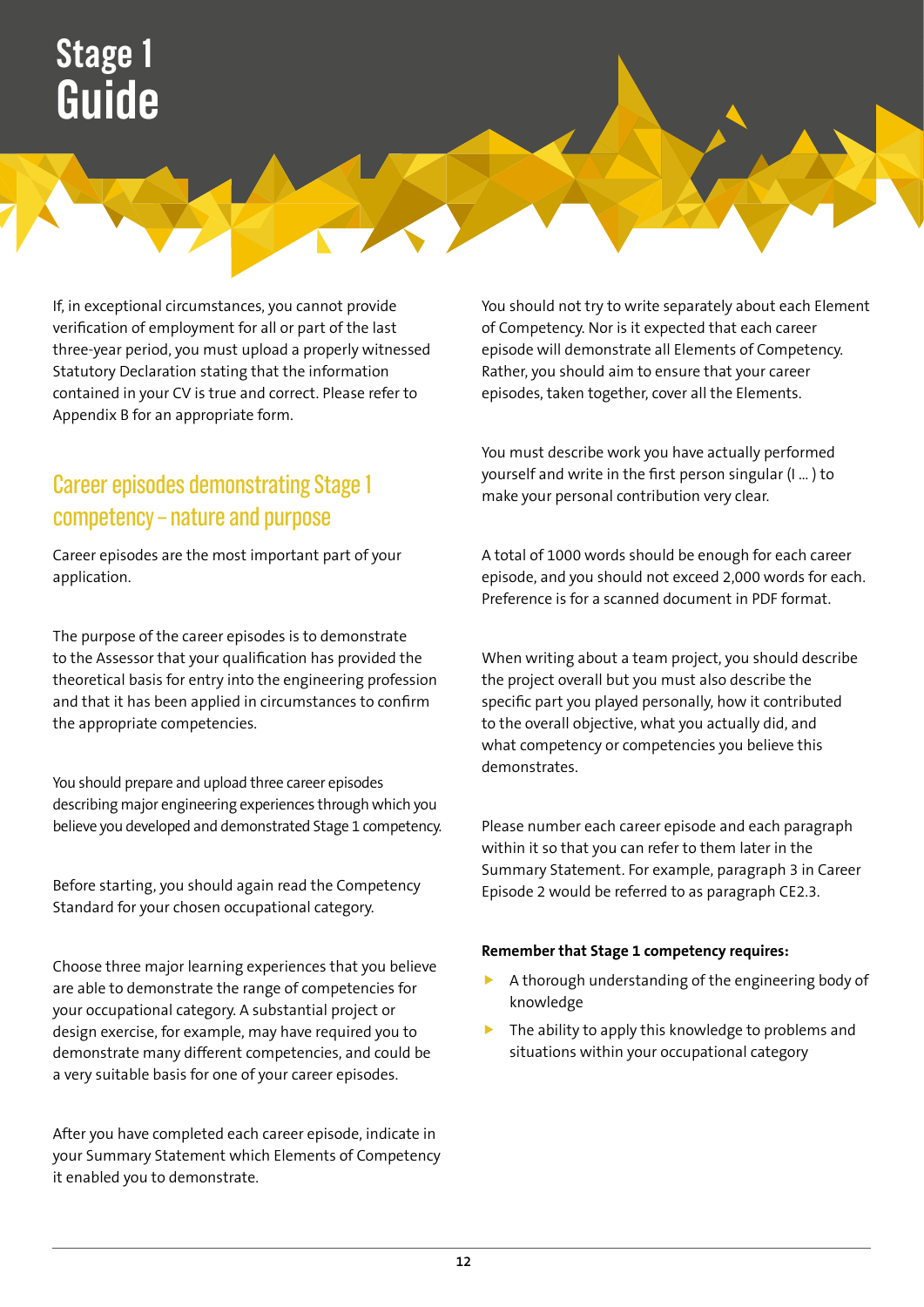Engineers Australia needs to be satisfied that you have both. Your career episodes should focus on the application of your knowledge. They should also show that you acquired the knowledge in a systematic and comprehensive way, through an educational program or otherwise.

Refer to Appendix A for an example of a career episode.

### Career episodes relating to engineering employment

When you demonstrate competencies gained through work performed in engineering employment, you should base each of your career episodes on a project or a piece of work you have worked on or are currently working on, detailing particular problems you were required to solve.

The career episode should describe the application of your engineering knowledge in the context of the previous paragraph. You must write about what you actually did, indicating what Elements of Competency you believe you demonstrated, and how you did so. It should identify any particular problems encountered and problemsolving techniques you used. The Assessor must be able to identify the contribution you made personally to the project or task, particularly if the contribution was of a novel or critical nature. You must write in the first person singular, describing what you actually did and how this demonstrates the competencies claimed. A mere listing of your responsibilities or a position description is not appropriate.

Please ensure that each work-based career episode includes:

- $\blacktriangleright$  Introduction
	- Dates and duration of the project or appointment you are writing about
	- Name of employing organisation and location of worksite
	- Title of the position you occupied
	- Background, nature and objectives of the overall engineering project
	- Nature of your particular work area
	- An organisation chart highlighting your position
- Personal performance
	- Detailed description of the work you performed personally
	- Technical details of the work
	- How you applied your engineering knowledge and skills
	- The tasks delegated to you and how you went about accomplishing them
	- Any particular engineering problems you encountered and how you solved them
	- Strategies you devised, including any original or creative design work
	- How you worked with other team members
- Summary
	- Your view of the overall project (brief summary)
	- How well the project succeeded in meeting its goals and requirements
	- How your personal role contributed to the project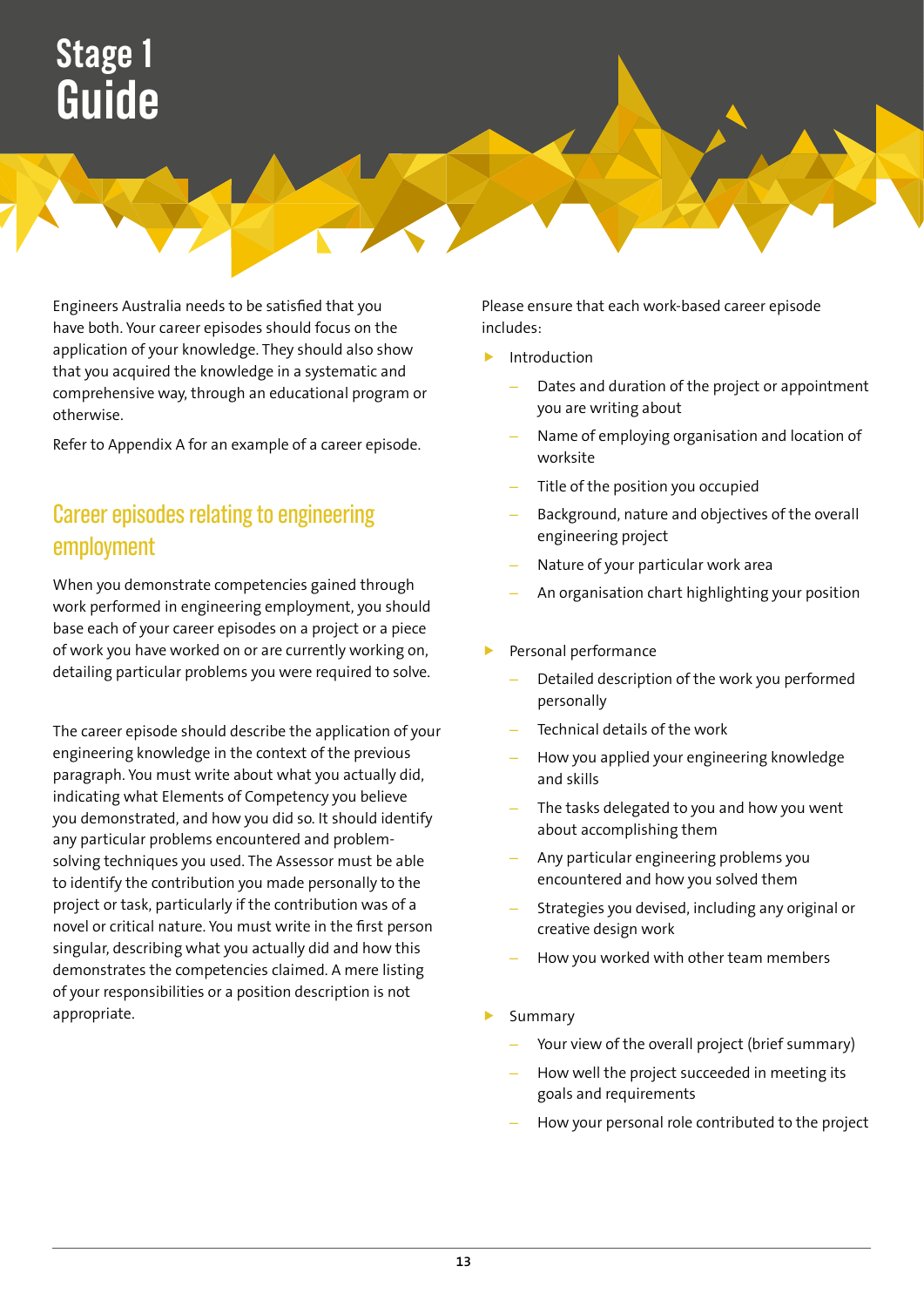The Stage 1 Competency Standards place great emphasis on formal knowledge of engineering principles and fundamentals, particularly in Competency 1: Knowledge Base. It is vital for you to show that you understand not only what makes good engineering practice, but also why. If your formal educational program did not cover all of the knowledge base you require, then you may wish to claim that you developed some of this knowledge from postgraduate qualifications in engineering and substantial experience in engineering work. Please note that it is not enough simply to say that you have performed work requiring such knowledge. You must explain how you acquired the knowledge – for example through training courses, continuing professional development, workbased learning modules, or private study. You must give enough detail for the Assessor to be satisfied that you have developed the knowledge in a serious and comprehensive way. An unsubstantiated claim of "private study" or "on-the-job experience" will not be enough. If possible, include certificates or statements of satisfactory completion from any relevant courses.

### Career episodes relating to an educational program for those recently graduated

Recent graduates may have difficulty in providing career episodes related to engineering employment. In that case, career episodes may be based on experience gained in obtaining their qualification. Otherwise, it is expected that career episodes would be based on experience gained in engineering employment.

A career episode based on your experiences during your educational program should focus on the most advanced pieces of work you have done, the knowledge you needed in order to perform that work, and the abilities you needed in order to apply your knowledge in an engineering context.

Project work is likely to be one of the best ways of illustrating your knowledge and abilities.

It may be useful to describe what you found most challenging, and how you developed the ability to meet these challenges with confidence. It is not enough to say simply that a particular unit of study covered the competencies required. You must explain one or more pieces of work that you performed (during the educational program, or subsequently), how you performed it, and how you believe it demonstrates the knowledge or competency in question. It is important also to indicate which units of study contributed to the knowledge you needed in order to perform the work.

### General – all career episodes

As you compose your career episodes, ask yourself continually: How can the Assessor, reading my application, be satisfied that I have actually demonstrated Stage 1 competency? The Assessor will expect that you in your series of career episodes will have covered every Element of Competency. You must try to show that you have demonstrated each Element in an overall sense. In judging whether or not you have demonstrated each Element, the Assessor will rely on the Indicators for that Element as a guide. Remember always that you must write about your personal performance. It is not enough to say that a project or unit of study in which you took part covered certain competencies. You must describe what you did yourself, as an individual.

Formula, tables, photographs and drawings are no substitute for a concise description of individual activity and their relationship to the Stage 1 Competencies.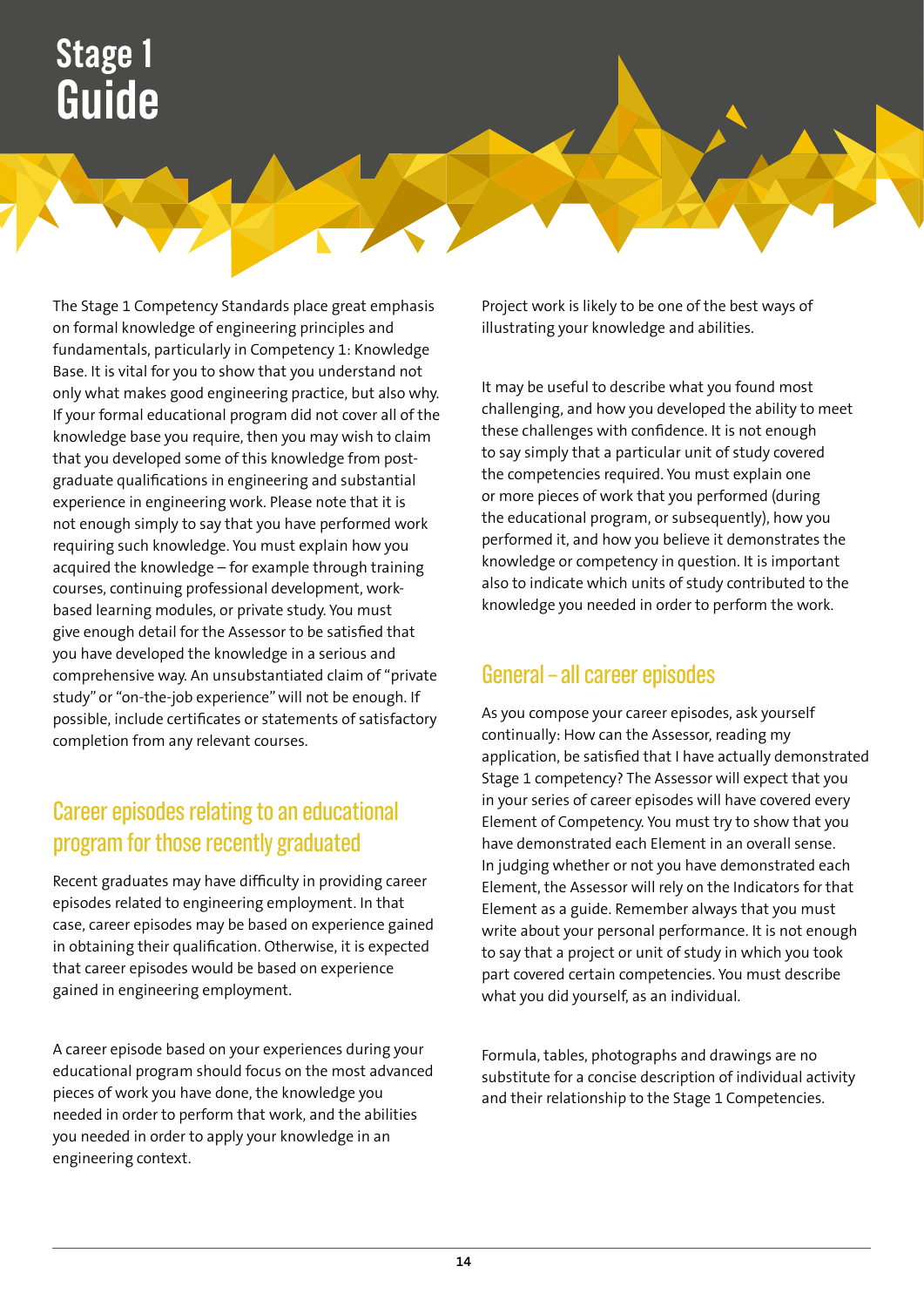### Summary Statement

Following your career episodes you will be asked to provide a summary table, identifying each Element of Competency claimed and indicating where you have addressed it. The example below shows a suitable format and is based on the Career Episode Example in Appendix A.

| Competency<br>Flement | was demonstrated<br>(career episode<br>paragraph reference) | Where the Element   Where the underpinning<br>knowledge was<br>developed |
|-----------------------|-------------------------------------------------------------|--------------------------------------------------------------------------|
| PF 2.1                | CE1.4, CE1.6, CE1.9                                         | Degree program                                                           |
| PF 2.3                | CE1.6 to CE1.10                                             | Degree Program and CPD                                                   |

### English-language competency

Stage 1 competency requires fluency in written and spoken English. Engineers Australia will normally accept your English-language competency if:

- You are a native speaker of English;
- $\blacktriangleright$  You have successfully completed an Australian undergraduate engineering qualification;
- $\blacktriangleright$  You have successfully completed a Masters degree or PhD program at an Australian university;
- $\blacktriangleright$  You have worked in Australia (as detailed in your CV) and your employer has provided a statement that you are competent in English in the workplace.

If one of these statements applies to you, please provide and upload a statement in PDF format to this effect. These statements may be confirmed by Engineers Australia.

If English is not your first language, and none of the above statements applies, then you must provide evidence that you have achieved sufficient English-language competency to enter engineering practice in Australia.

You should provide an IELTS (International English Language Testing System) assessment showing that you have achieved a score of 6.0 or more in each of the four modules of speaking, listening, reading and writing, in either the General Training or the Academic modules of IELTS.

Other formal assessments of English-language competency may be acceptable on a case by case basis. However, the IELTS assessment is preferred.

### Photo identification

All Stage 1 Applications must upload:

- A passport-style photo
- A copy of your passport bio-data page or Australian drivers licence

Where a passport or Australian drivers licence are not available, a copy of your Birth Certificate or other Official Identity Document may be acceptable in lieu.

### Assessment Procedure

On the basis of the information contained in your application, an Assessor appointed by Engineers Australia will assess whether you have demonstrated Stage 1 competency and eligibility for membership. The assessment is made on a holistic basis, taking into account all your qualifications and experience as described in your application.

You are expected to have demonstrated each Element of Competency in an overall sense, but it is not expected that you will have demonstrated every Indicator within each Element.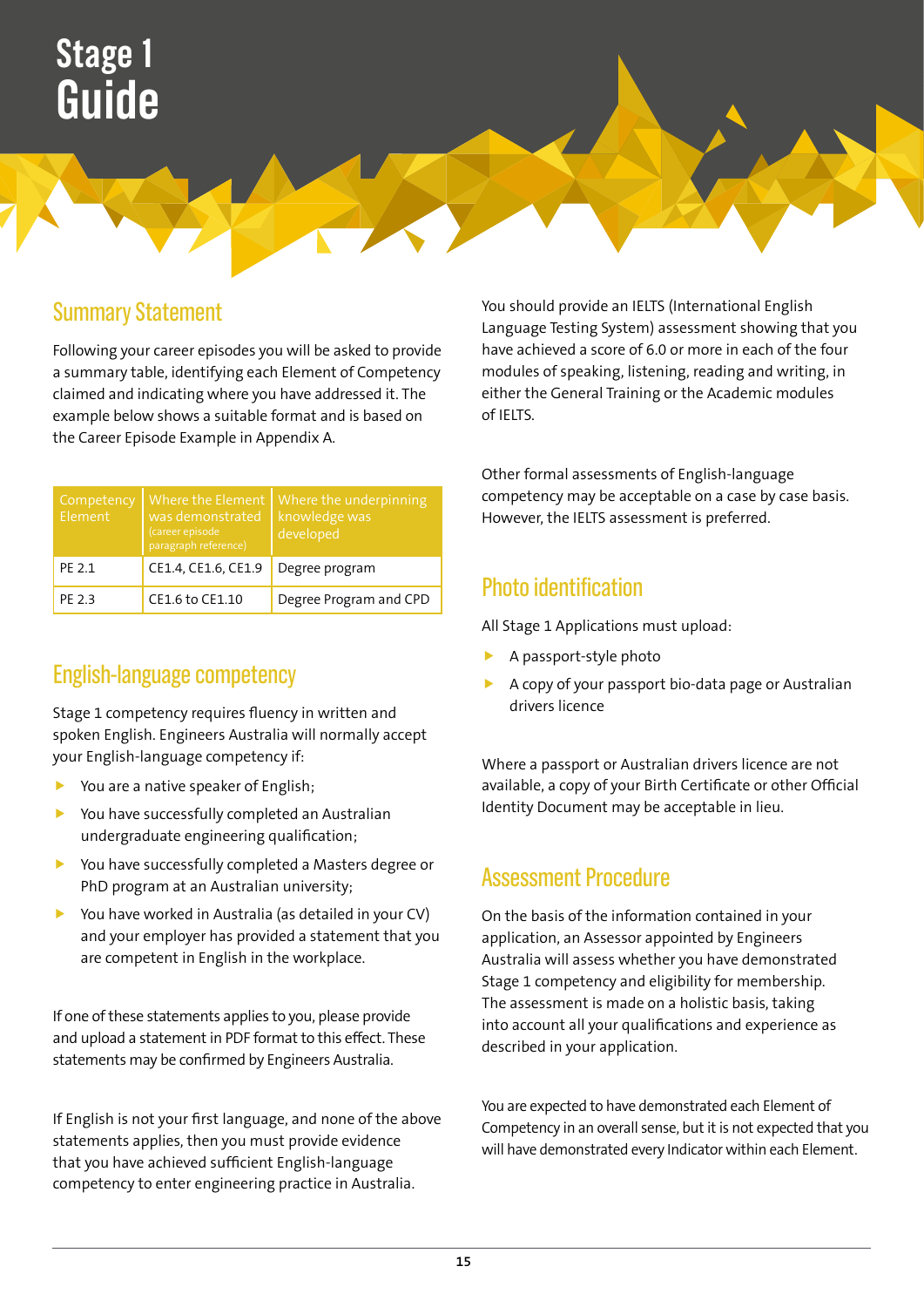Occasionally, a candidate may be asked to provide more information or to attend an interview with one or more assessors. In the majority of cases, assessment is based on the report as submitted. Engineers Australia reserves the right to seek confirmation of particular information. It may, for example, seek confirmation from your university, college or other educational institution that the details of your qualification/s are correct. Those who verify your CV may also be contacted.

You will be advised by email of the outcome of your application, your eligibility for Engineers Australia membership and your occupational category. If your application has not been successful, then you will be provided with reasons for this assessment.

A revised application submitted within three months will be accepted for assessment at no additional fee. An application received more than three months after the original will be treated as a new application, and a new fee will be charged.

### Review and Appeal of Decision

If you believe your assessment outcome is not appropriate, then you may request that your application be reviewed. Normally, in such cases, the application is passed to another Assessor for re-examination.

For those decisions still remaining in dispute, a formal appeal process is available. Your appeal should be addressed in writing to:

**Executive General Manager, Professional Standards and Practice Engineers Australia 11 National Circuit Barton, ACT 2600**

Your appeal should set out the basis on which you believe the outcome is inappropriate. The request for an appeal must be accompanied by the fee for Appeal of Stage 1 Competency Assessment which is displayed on the Engineers Australia website.

The fee will be refunded if the outcome is in your favour, but not if the original decision is confirmed.

If you apply for an Appeal, then you should understand that all necessary documentation from your file will be forwarded to the Appeal Committee. Under Australian Privacy Legislation your permission is required for this to happen. Your signature on your letter applying for a review will be taken as denoting your consent for your file documents to be forwarded to the Appeal Committee.

## CHECKLIST OF MATERIAL TO BE PREPARED AND UPLOADED

To complete the Online Application Process, you must have provided your personal details and uploaded digital copies of the following:

- Academic testamurs or certificates
- Academic transcripts, showing courses, subjects or units studied and results gained in each
- Verified Curriculum Vitae
- $\blacktriangleright$  Career episodes demonstrating Elements of Competency
- Summary Statement
- Statement or evidence of English-language competency
- Photo identification
- Identity documentation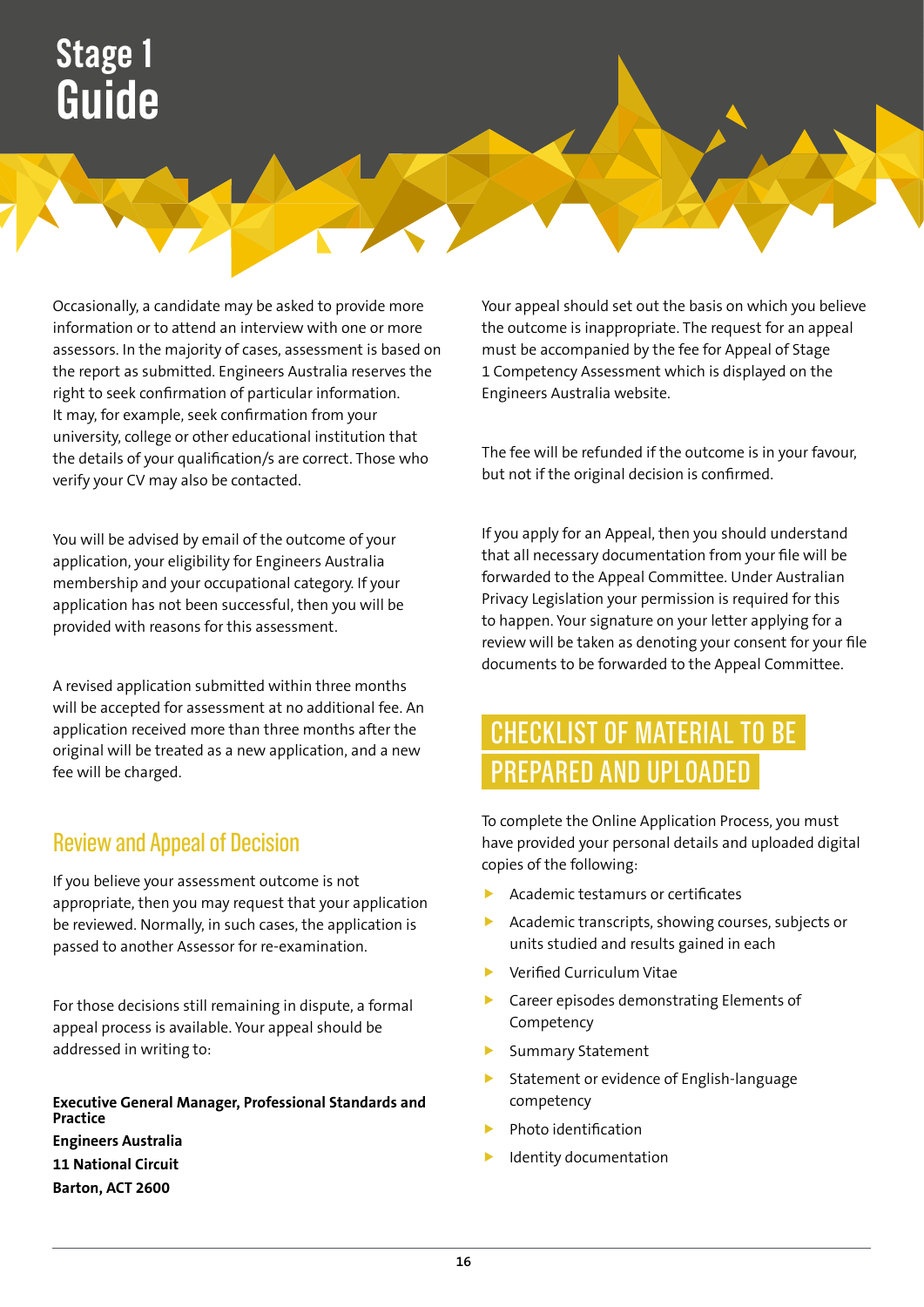The preference is for documents to be in PDF format. Scanned documents should be clear, in colour and with a resolution of at least 300 dpi. Each individual file should preferably be smaller than 5Mb, with a maximum 10 Mb.

Refer to the Stage 1 On-line Application Process Guide at [www.engineersaustralia.org.au/membership/assessment](http://www.engineersaustralia.org.au/membership/assessment) which is a 'how to' guide for the application process.

## BECOMING CHARTERED

If you receive an outcome which provides you with eligibility for Membership of Engineers Australia in an occupational category, you are encouraged to make your membership application promptly.

Once a member you may commence your pathway to Chartered Status. Visit [www.engineersaustralia.org.au/](http://www.engineersaustralia.org.au/echartered-portal) [echartered-portal](http://www.engineersaustralia.org.au/echartered-portal) for more information.

Now is the time for you to commence or continue to maintain a professional diary which can be used to initiate your Continuing Professional Development log needed for Chartered Status.

Those with Chartered Status are Professional Engineers, Engineering Technologists, or Engineering Associates who have demonstrated Stage 2 competence and who have completed their foundation phase of developing broadbased experience. They have the competencies to work independently and display leadership in creating and applying new engineering practices on a regular basis. They have demonstrated engineering skills and judgment in addition to educational competencies and can practice in a competent, independent and ethical manner.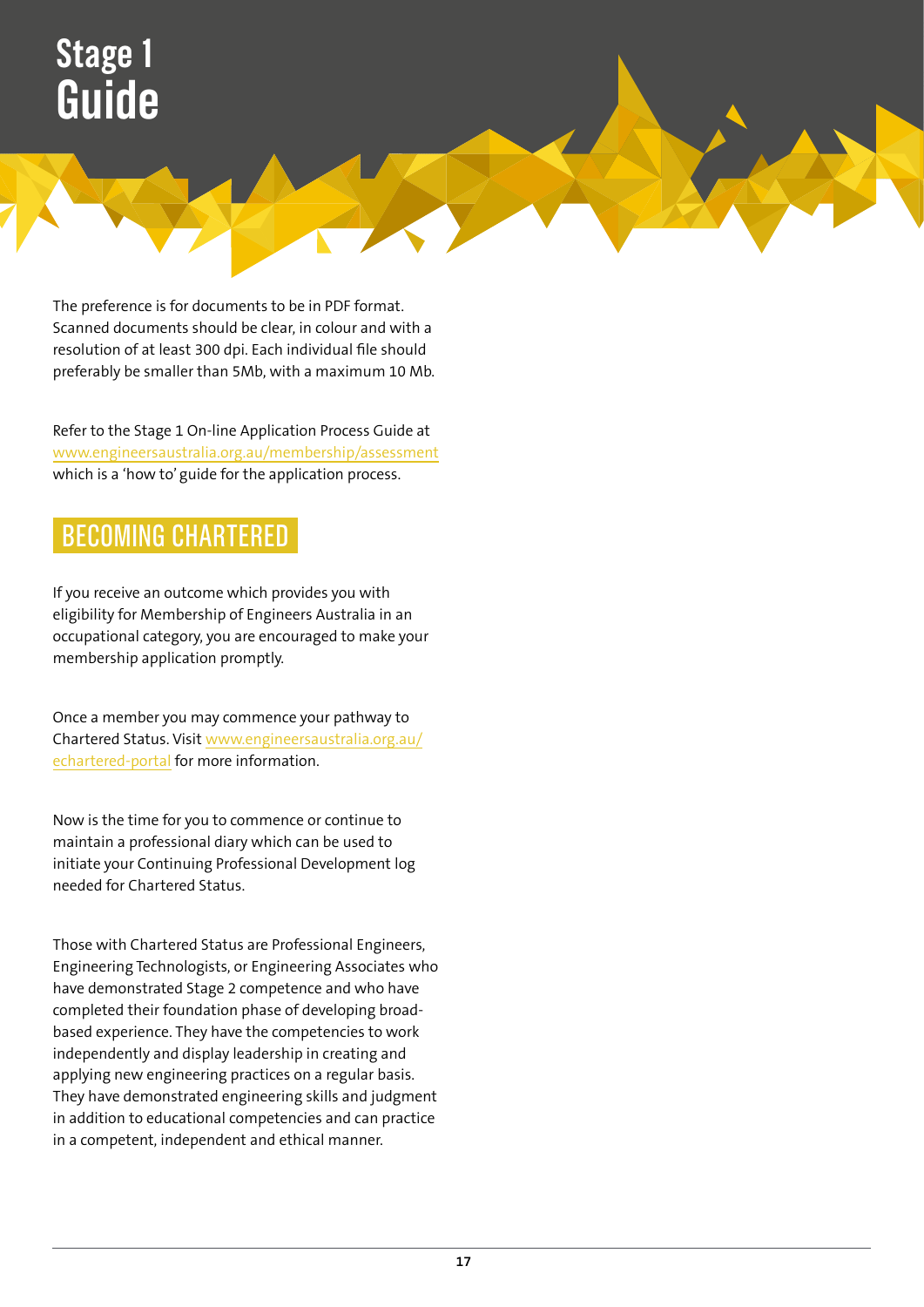## APPENDIX A

### Career Episode Example

This example career episode is intended to give Stage 1 applicants an overview of the type and style of documentation required. It is not used as a mechanism of comparison or moderation against other career episodes.

#### **Career episode 1: Construction of a new medium rise building in XXXX**

**CE1.1** This career episode deals with my involvement in the construction of Building XXX located at XXX in NSW while working as Structural Design Engineer for XXX. Our office was commissioned by the head office to complete several complicated elements of the structure. My role in this project was to complete the majority of the detailed design of the complex suspended ground floor slab. I undertook this project in July 2009 and the construction is due to be completed in April 2012.

**CE1.2** The organisational structure for the engineering project at the time was as shown below:



**CE1.3** After being briefed on the project by the chief project engineer, my first task was to break down the entire floor system into an ordered set of discrete designable elements such as slabs, bands and transfer beams. Next I used the RAPT computer program to carry out the detailed design of each of the forty or so elements. This involved measuring the span, dimensions and loading on each element and entering this data to model it in the program. My aim was to make the models as accurate as practicable, while still allowing for the opportunity to incorporate future changes.

**CE1.4** After re-assessing the specified design criteria, I realised that the reinforcement cover I had used did not satisfy fire resistance and durability requirements. However because each design element was already set up as a computer model, it was simple enough to change the covers and make the necessary design modifications. To ensure the clarity of the design to others, I documented and ordered the calculations and computer output in a lever arch file, including summary pages and assumptions used.

**CE1.5** Throughout the design process, it was my responsibility to produce, order and maintain all the design documentation including computations and reinforcement drawings. I arranged the calculations, numbering approximately 1000 pages, based on the site grid system. The RAPT output for each element designed was sorted in this system, with summary pages of input and conclusions provided for each. I clearly outlined content pages and the design concepts and philosophies at the front of the documentation, while also including sections for superseded computations and verification documentation.

**CE1.6** I considered various design possibilities. In one particular possibility, due to the height difference in the external ground level to the internal slab finished level, it was required to provide retaining walls. Providing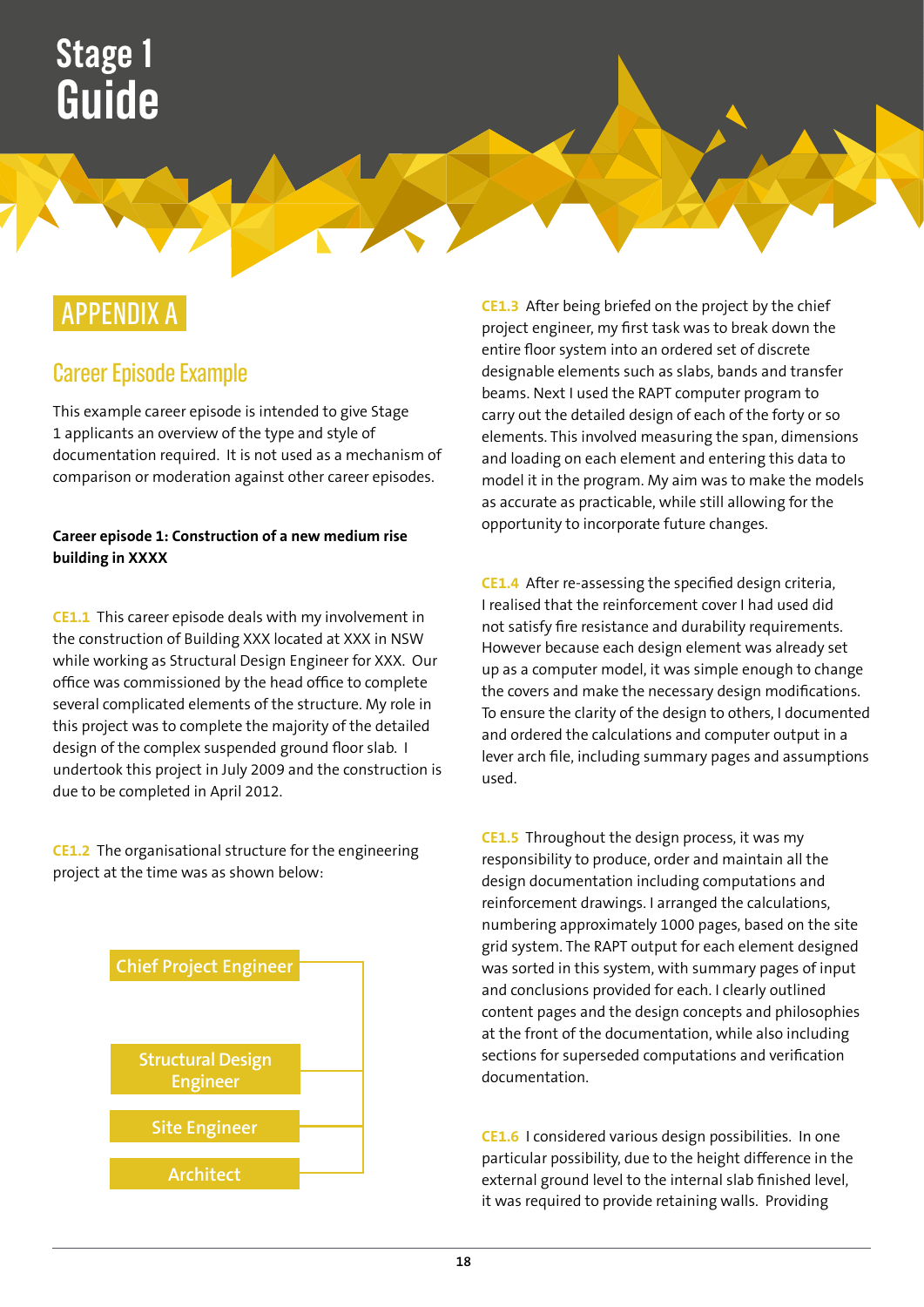retaining walls was a cost effective solution compared to importing fill to raise the external ground level. I introduced concrete ramps and steps to the entrance. I undertook the concrete design to satisfy Australian standards AS 3600. Whilst I was checking the drawings, I noticed that some area in the added mezzanine floor was created as part of the structural system and redundant. I was convinced that this area was necessary for the structural framing and that in future, it had a potential to be used as extra storage space. I performed design checks for the related structural elements for a storage imposed load. This exercise avoided any anticipated potential risk.

**CE1.7** It was also my task to draw up and update the reinforcement drawings. I produced a sample markup which was checked by the chief project engineer and the clients to ensure an acceptable format for the rest of the drawings. After we issued this sample markup, the chief project engineer went on several weeks holiday, which left me with the task of managing the timing and production of the rest of these drawings, with minimal supervision from the department manager. Using the original design computations as my basis, I drew up all the detailed reinforcement plans. This approach allowed me to check and verify the computations as I went, and update the drawings accordingly.

**CE1.8** Altered drawings were revised and reissued as a next revision, in many cases with copies of relevant calculations to show reasoning. During this time the rest of my workload was light so, apart from one or two difficult areas, I took the chance to push the drawings ahead and have the first revisions largely ready before time. Whilst in the middle of this process, the client advised us that the pile capping drawings needed to be issued earlier than anticipated, so I diverted more of my time and resources to this task in order to get the drawings and documentation ready by the deadline. Key documentation met this deadline, with supporting section drawings being delivered a few days later.

**CE1.9** The client was concerned about the deflection under load of the suspended ground floor slab. I discussed my computer model results with the client and demonstrated that the design case deflections were acceptable. I also showed that changing the design to provide less deflection would significantly increase construction costs.

**CE1.10** Another engineer completed an independent verification of the ground floor structure. I then went through and addressed all the issues raised, making changes where necessary. The head office also reviewed and directed many queries to our chief project engineer. I was then given the task of reviewing and addressing many of these issues and providing responses. The reviewed design was provided to the client who advised that the design brief had been met.

**CE1.11** Apart from my design activities, my participation in this project involved health and safety considerations, planning, obtaining approvals and communicating effectively with stakeholders. By coincidence, a couple of months later I was on holiday in this capital city and I used this opportunity to contact the head office and organise a site visit with one of their engineers. At the time they were constructing the basement and foundations, so not much of my design had been built yet. However the experience was still very valuable to see the site and discuss my designs with the site engineer to unearth any problems and methods he believed things could have been done better.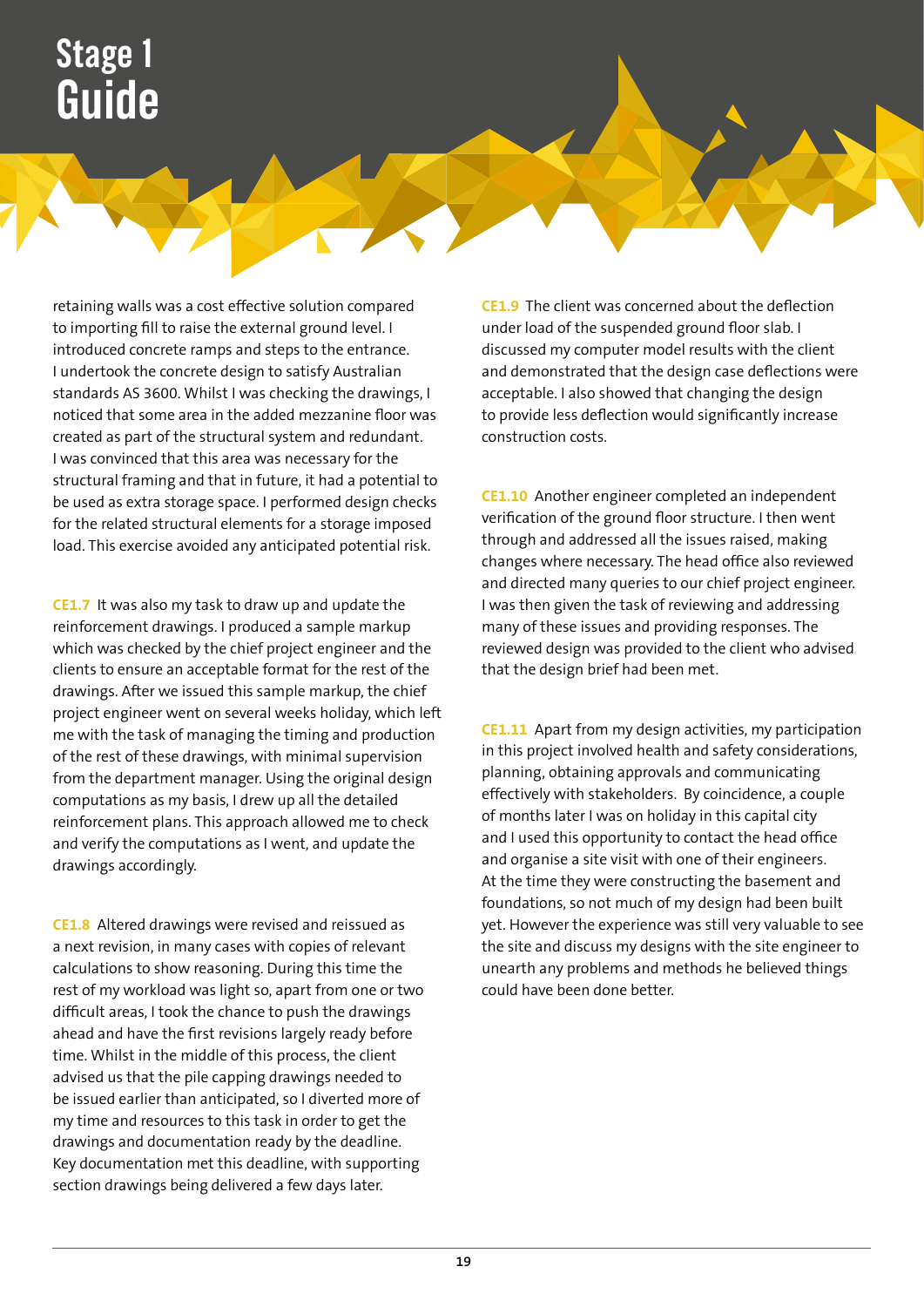

APPENDIX B

### A MODEL FOR A STATUTORY DECLARATION BY AN APPLICANT FOR STAGE 1 ASSESSMENT BY ENGINEERS AUSTRALIA WHEN VERIFICATION OF A CV CANNOT BE OBTAINED

I,

*(Applicant's full name, address and occupation in BLOCK CAPITAL letters)*

do solemnly and sincerely declare as follows:

- I am an applicant for Stage 1 Competency Assessment of Engineers Australia.
- $\blacktriangleright$  I declare that it is not possible for me to provide independent verification of certain sections of my CV. This is due to the following circumstances which were beyond my control.

(State circumstances which prevent independent verification and/or the provision of written references, and the steps taken to retrieve the documentation)

| I declare that the information given by me in relation to these sections in my attached application dated | <u>and the state of the state of the state of the state of the state of the state of the state of the state of the state of the state of the state of the state of the state of the state of the state of the state of the state</u> |  |
|-----------------------------------------------------------------------------------------------------------|--------------------------------------------------------------------------------------------------------------------------------------------------------------------------------------------------------------------------------------|--|
| is accurate, true, correct and complete in all relevant details to the best of my knowledge and belief.   |                                                                                                                                                                                                                                      |  |

 $\angle$ 

I also declare that the relevant experience and level of professional responsibility claimed in the application and supporting documents provide a fair and balanced statement which may properly be taken into account by Engineers Australia in assessing my eligibility for Membership.

I stand ready to respond to any reasonable requests of Engineers Australia for explanations or further information in relation to my application.